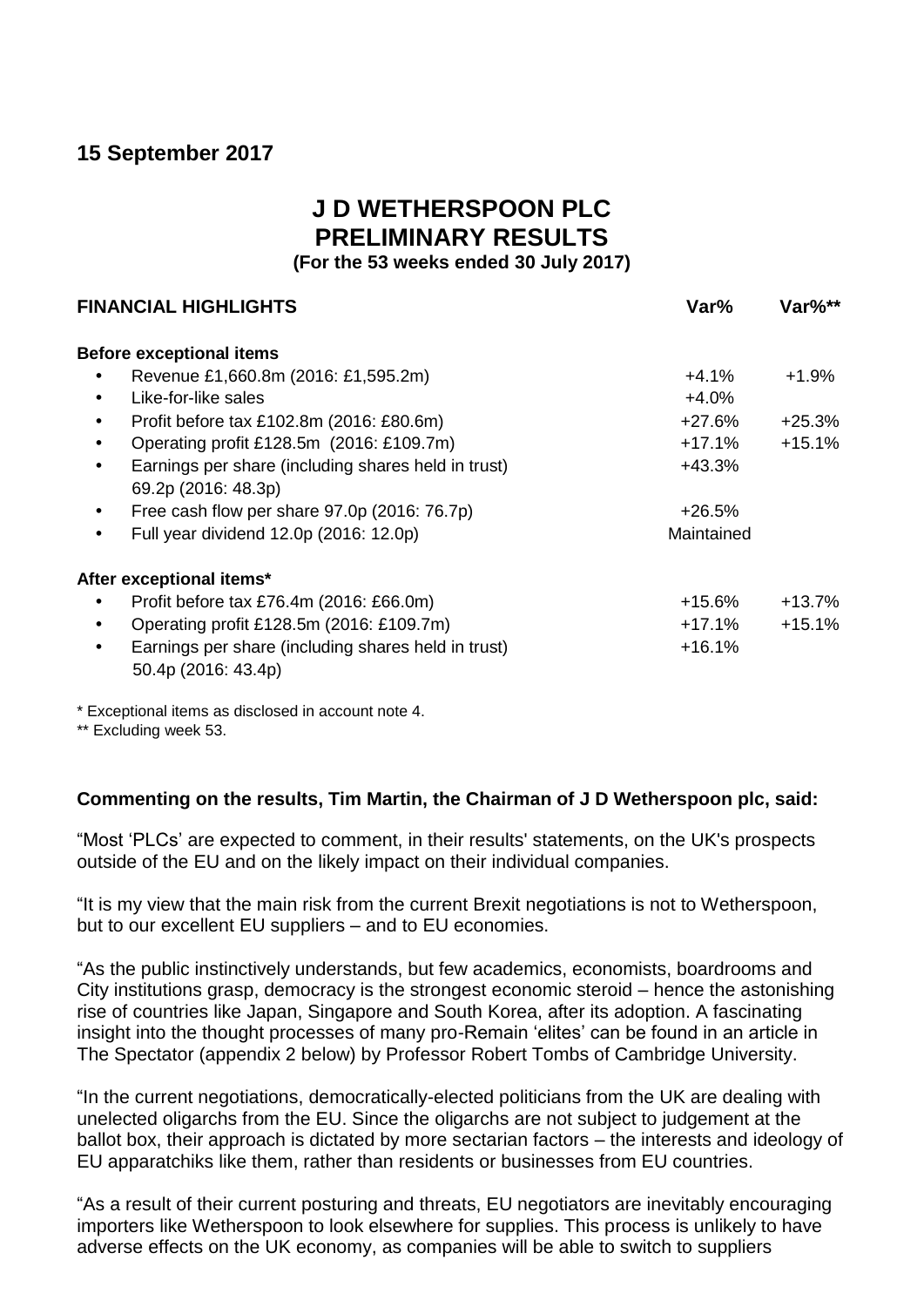representing the 93% of the world's population which is not in the EU, but this evolution will eventually be highly damaging to the economy of the EU.

"Wetherspoon is extremely confident that it can switch from EU suppliers, if required, although we would be very reluctant to initiate such actions.

"It is my view that Juncker, Barnier, Selmayr, Verhofstadt and others need to take a wise-up pill in order to avoid causing further economic damage to struggling economies like Greece, Portugal, Spain and Italy – where youth unemployment, in particular, is at epidemic levels.

"There seems to be little genuine appetite for a free-trade deal from the Brussels bureaucracy, so EU companies are, paradoxically, reliant on the goodwill of UK consumers, who are likely to prefer tariff-free goods in the future from non-EU countries, which are generally in favour of free trade, rather than deals with companies which are subject to the diktat of those who wish to punish the UK.

"I have written an article dealing with several issues related to Brexit, which can be found in the latest edition of Wetherspoon News – and is included below in appendix 1.

"Since the year end, Wetherspoon's like-for-like sales have continued to be encouraging and have increased by 6.1%. This is a positive start, but is for a few weeks only – and is very unlikely to continue for the rest of the year. Comparisons will become more stretching – and sales, which were very strong in the summer holidays, are likely to return to more modest levels. It is anticipated that like-for-like sales of around 3–4% will be required in order to match last year's profit before tax. We will provide updates as we progress through the year. We currently anticipate a trading outcome for the current financial year in line with our expectations."

Enquiries:

| John Hutson   | <b>Chief Executive Officer</b> | 01923 477777 |
|---------------|--------------------------------|--------------|
| Ben Whitley   | <b>Finance Director</b>        | 01923 477777 |
| Eddie Gershon | Company spokesman              | 07956 392234 |

Photographs are available at: www.newscast.co.uk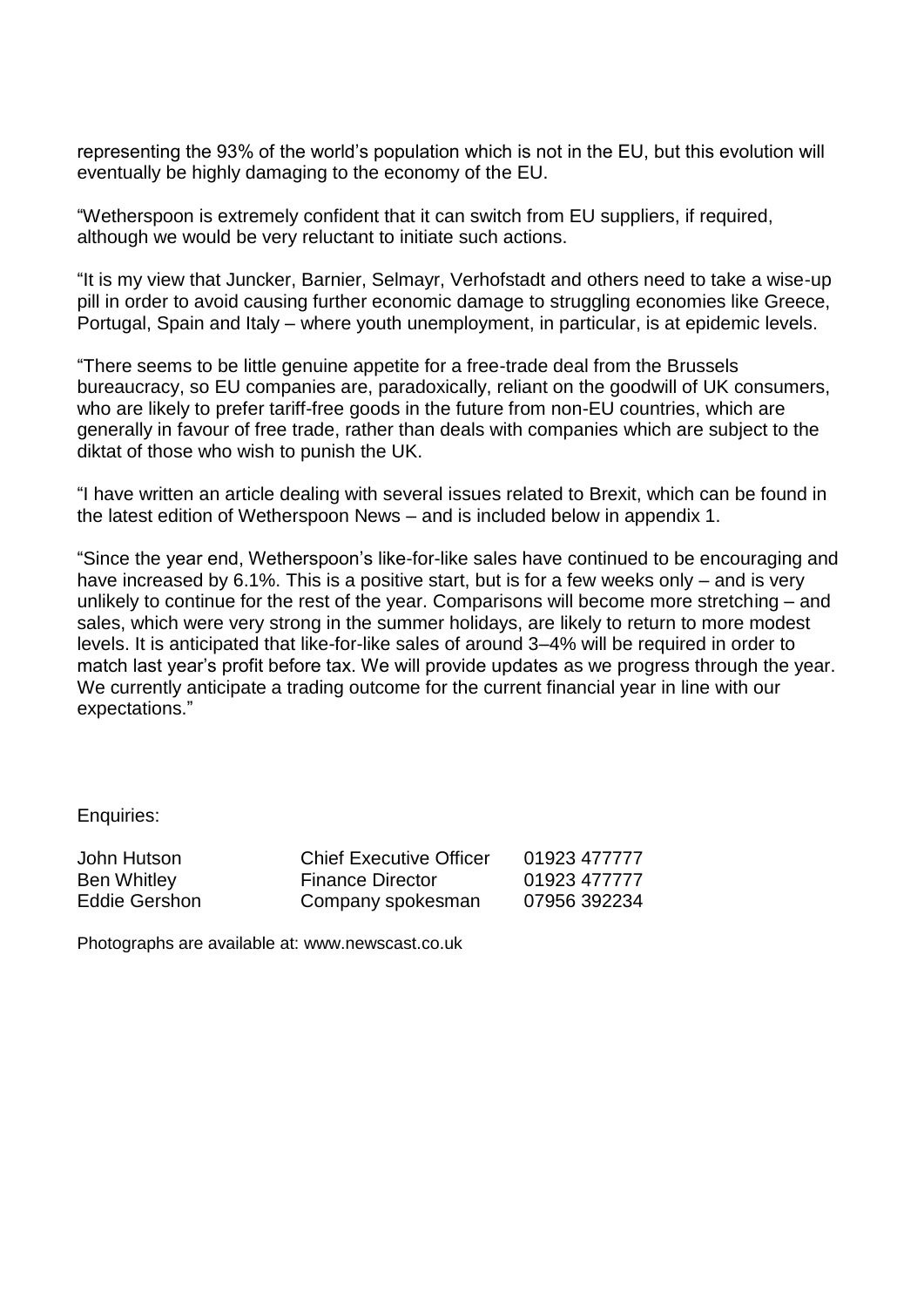## Notes to editors

- 1. J D Wetherspoon owns and operates pubs throughout the UK. The Company aims to provide customers with good-quality food and drink, served by well-trained and friendly staff, at reasonable prices. The pubs are individually designed and the Company aims to maintain them in excellent condition.
- 2. Visit our website jdwetherspoon.com
- 3. This announcement has been prepared solely to provide additional information to the shareholders of J D Wetherspoon, in order to meet the requirements of the UK Listing Authority's Disclosure and Transparency Rules. It should not be relied on by any other party, for other purposes. Forward-looking statements have been made by the directors in good faith using information available up until the date that they approved this statement. Forward-looking statements should be regarded with caution because of inherent uncertainties in economic trends and business risks.
- 4. The annual report and financial statements 2017 has been published on the Company's website on 15 September 2017.
- 5. The current financial year comprises 52 trading weeks to 29 July 2018.
- 6. The next trading update will be issued on 1 November 2017.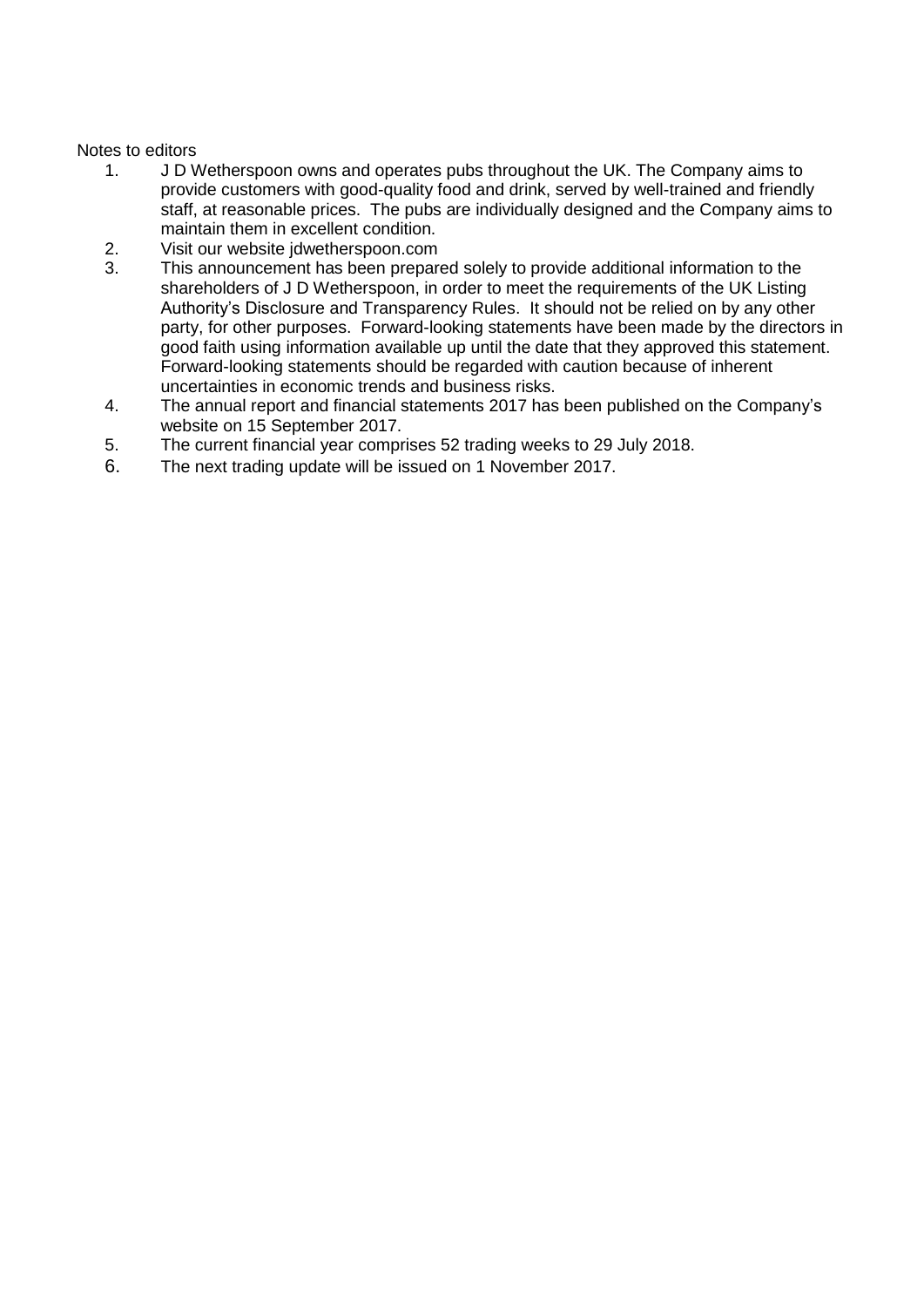## **CHAIRMAN'S STATEMENT**

#### Financial performance

I am pleased to report a year of progress for the company, with record sales, profit and earnings per share before exceptional items. The company was founded in 1979 – and this is the 34th year since incorporation in 1983. The table below outlines some key aspects of our performance during that period. Since our flotation in 1992, earnings per share before exceptional items have grown by an average of 15.5% per annum and free cash flow per share by an average of 16.6%.

Summary accounts for the years ended July 1984 to 2017

| Financial year | Revenue   | Profit/(loss)                       | Earnings                              | Free cash flow | Free cash flow |
|----------------|-----------|-------------------------------------|---------------------------------------|----------------|----------------|
|                |           | before tax and<br>exceptional items | per share before<br>exceptional items |                | per share      |
|                | £000      | £000                                | pence                                 | £000           | pence          |
| 1984           | 818       | (7)                                 | 0                                     |                |                |
| 1985           | 1,890     | 185                                 | 0.2                                   |                |                |
| 1986           | 2,197     | 219                                 | 0.2                                   |                |                |
| 1987           | 3,357     | 382                                 | 0.3                                   |                |                |
| 1988           | 3,709     | 248                                 | 0.3                                   |                |                |
| 1989           | 5,584     | 789                                 | 0.6                                   | 915            | 0.4            |
| 1990           | 7,047     | 603                                 | 0.4                                   | 732            | 0.4            |
| 1991           | 13,192    | 1,098                               | 0.8                                   | 1,236          | 0.6            |
| 1992           | 21,380    | 2,020                               | 1.9                                   | 3,563          | 2.1            |
| 1993           | 30,800    | 4,171                               | 3.3                                   | 5,079          | 3.9            |
| 1994           | 46,600    | 6,477                               | 3.6                                   | 5,837          | 3.6            |
| 1995           | 68,536    | 9,713                               | 4.9                                   | 13,495         | 7.4            |
| 1996           | 100,480   | 15,200                              | 7.8                                   | 20,968         | 11.2           |
| 1997           | 139,444   | 17,566                              | 8.7                                   | 28,027         | 14.4           |
| 1998           | 188,515   | 20,165                              | 9.9                                   | 28,448         | 14.5           |
| 1999           | 269,699   | 26,214                              | 12.9                                  | 40,088         | 20.3           |
| 2000           | 369,628   | 36,052                              | 11.8                                  | 49,296         | 24.2           |
| 2001           | 483,968   | 44,317                              | 14.2                                  | 61,197         | 29.1           |
| 2002           | 601,295   | 53,568                              | 16.6                                  | 71,370         | 33.5           |
| 2003           | 730,913   | 56,139                              | 17.0                                  | 83,097         | 38.8           |
| 2004           | 787,126   | 54,074                              | 17.7                                  | 73,477         | 36.7           |
| 2005           | 809,861   | 47,177                              | 16.9                                  | 68,774         | 37.1           |
| 2006           | 847,516   | 58,388                              | 24.1                                  | 69,712         | 42.1           |
| 2007           | 888,473   | 62,024                              | 28.1                                  | 52,379         | 35.6           |
| 2008           | 907,500   | 58,228                              | 27.6                                  | 71,411         | 50.6           |
| 2009           | 955,119   | 66,155                              | 32.6                                  | 99,494         | 71.7           |
| 2010           | 996,327   | 71,015                              | 36.0                                  | 71,344         | 52.9           |
| 2011           | 1,072,014 | 66,781                              | 34.1                                  | 78,818         | 57.7           |
| 2012           | 1,197,129 | 72,363                              | 39.8                                  | 91,542         | 70.4           |
| 2013           | 1,280,929 | 76,943                              | 44.8                                  | 65,349         | 51.8           |
| 2014           | 1,409,333 | 79,362                              | 47.0                                  | 92,850         | 74.1           |
| 2015           | 1,513,923 | 77,798                              | 47.0                                  | 109,778        | 89.8           |
| 2016           | 1,595,197 | 80,610                              | 48.3                                  | 90,485         | 76.7           |
| 2017           | 1,660,750 | 102,830                             | 69.2                                  | 107,936        | 97.0           |

Notes

Adjustments to statutory numbers

1. Where appropriate, the earnings per share (EPS), as disclosed in thestatutory accounts, have been recalculated to take account of share splits,the issue of new shares and capitalisation issues.

2. Free cash flow per share excludes dividends paid which were included in the free cash flow calculations in the annual report and accounts for theyears 1995–2000.

3. The weighted average number of shares, EPS and free cash flow per share include those shares held in trust for employee share schemes.

4. Before 2005, the accounts were prepared under UKGAAP. All accounts from 2005 to date have been prepared under IFRS.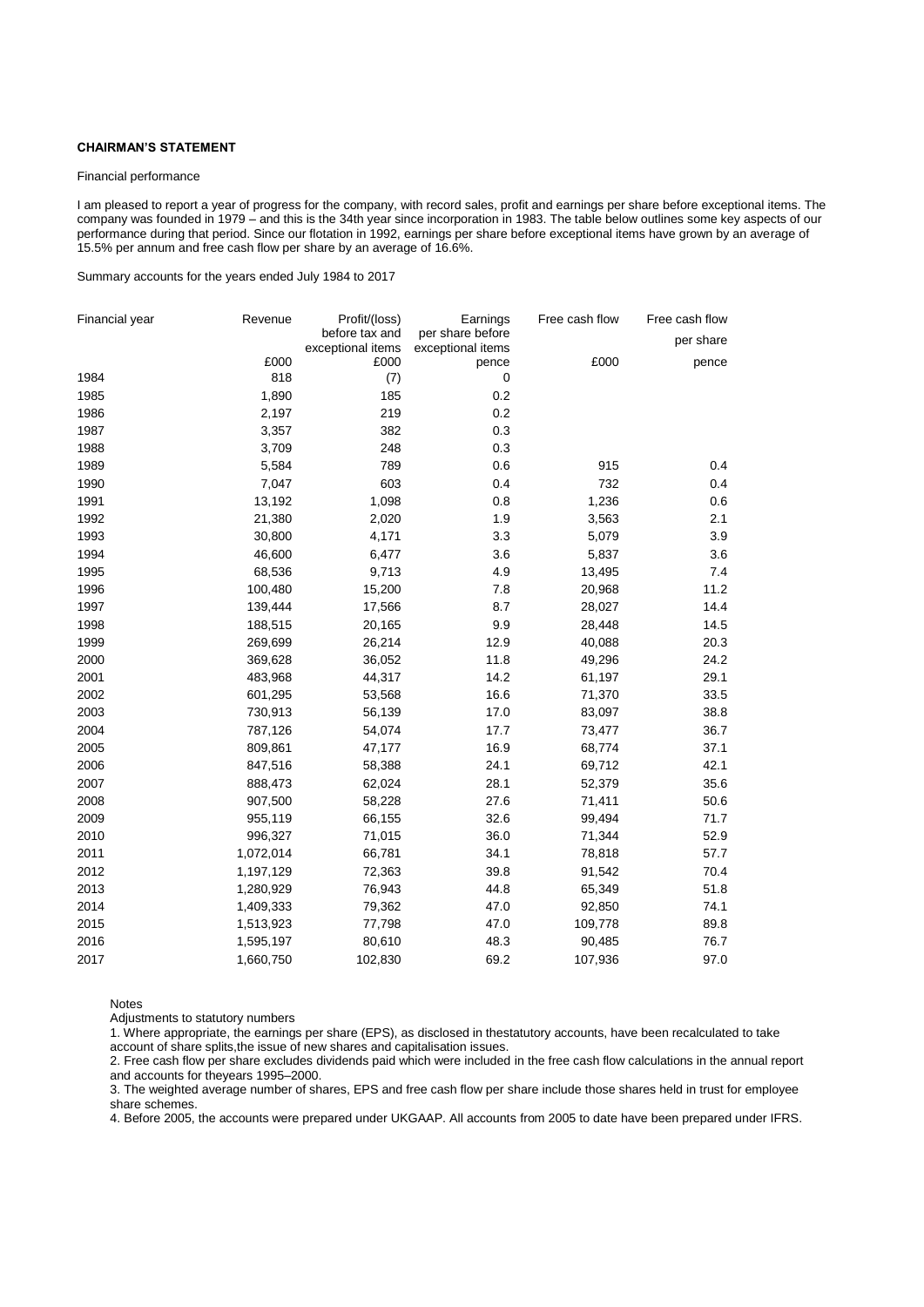Like-for-like sales increased by 4.0% (2016: 3.4%), with total sales of £1,660.8m, an increase of 4.1% (2016: 5.4%). Like-for-like bar sales increased by 3.1% (2016: 3.3%), food sales by 5.7% (2016: 3.5%) and slot/fruit machine sales decreased by 1.2% (2016: decreased by 2.2%). Like-for-like hotel room sales increased by 9.9% (2016: 9.7%) – although they continue to be a small percentage of overall sales.

## Operating profit before exceptional items

increased by 17.1% to £128.5m (2016: £109.7m). The operating margin, before exceptional items, increased to 7.7% (2016: 6.9%). The overall performance was helped by improved sales, lower utility and interest costs, and the sale of some lowermargin pubs. These factors helped to counter cost increases in labour of 4.5%, as well as in other areas, including repairs and taxes.

#### Profit before tax and exceptional items increased

by 27.6% to £102.8m (2016: £80.6m), with a contribution from property profits of £2.8m (2016: £5.3m). Earnings per share (including shares held in trust by the employee share scheme), before exceptional items, were 69.2p (2016: 48.3p). Net interest was covered 4.6 times by operating profit before interest, tax and exceptional items (2016: 3.3 times). Total capital investment was £187.5m in the period (2016: £124.8m), with £46.9m invested in new pubs and extensions to existing pubs (2016: £55.2m), £65.9m on existing pubs and IT infrastructure (2016: £33.5m) and £88.6m on the acquisition of freehold 'reversions', pubs where Wetherspoon was already a tenant (2016: £36.1m). The capital expenditure numbers differ slightly from the cash outflows, owing to changes in working capital.

Exceptional items totalled £20.9m (2016: £5.7m). These included an £18.4m loss on disposal and an impairment charge of £8.4m for closed sites, underperforming pubs and onerous leases. During the year, the company received £0.4m in compensation in respect of a transfer of interest-rate swaps between two financial institutions, which has been treated as an exceptional item.

In addition, there were £5.5m of exceptional tax credits, mainly as a result of a reduction in the UK average corporation tax rate, which has the effect of creating an exceptional tax credit for future years. The total cash effect of these exceptional items resulted in a cash inflow of £12.2m, owing to the proceeds from pub disposals.

Free cash flow, after an outflow of £58.6m on existing pubs (2016: £33.5m), £10.4m in respect of share purchases for employees (2016: £6.9m) and payments of tax and interest, increased by £17.4m to £107.9m (2016: £90.5m). The increase resulted from a working capital inflow of £11.2m in the year compared with an outflow of £9.6m in 2016. Free cash flow per share was 97.0p (2016: 76.7p).

#### Dividends and return of capital

The board proposes, subject to shareholders' approval, to pay a final dividend of 8.0p per share (2016: 8.0p per share), on 30 November 2017, to those shareholders on the register on 27 October 2017, giving a total dividend for the year of 12.0p per share (2016: 12.0p per share). The dividend is covered 4.2 times (2016: 3.6 times).

In view of the high level of capital expenditure and the potential for advantageous investments, the board has decided to maintain the dividend at its current level for the time being.

During the year, 4,656,300 shares (representing 4.1% of the issued share capital) were purchased by the company for cancellation, at a total cost of £43.9m, including stamp duty, representing an average cost per share of 943p.

Over the last 11 years, my shareholding has increased from 21.2% to 31.7%, as a result of the company's share buybacks. As with last year, the company is again considering seeking a rule 9 'whitewash', under UK City Code on Takeover and Mergers, allowing further buybacks.

#### Financing

As at 30 July 2017, the company's total net debt, including bank borrowings and finance leases, but excluding derivatives, was £696.3m (2016: £650.8m), an increase of £45.5m. Factors which have led to the increase in debt are expenditure on new pubs and extensions of £40.3m, expenditure on existing pubs of £58.6m, the acquisition of freeholds of £88.6m, share buybacks of £28.4m (excluding £15.5m in respect of shares purchased at the end of the financial year and settled post year-end) and dividend payments of £13.4m. Year-end net-debt-to-EBITDA was 3.39 times (2016: 3.47 times).

As at 30 July 2017, the company had £163.9m (2016: £189.6m) of unutilised banking facilities and cash balances, with total facilities of £860.0m (2016: £840.0m). The company's existing interest-rate swap arrangements remain in place.

It is anticipated that interest costs in the current year will be approximately the same as those of last year.

#### Corporation tax

The overall tax charge (including deferred tax and excluding the one-off benefit of the tax rate change) on profit before exceptional items is 25.1% (2016: 29.4%). This fall is due mainly to a decrease in the deferred tax liability, resulting from accelerated capital allowances on fixed-asset expenditure.

#### VAT equality

As we have previously stated, we believe that pubs are taxed excessively and that the government would generate more tax revenue and jobs, if it were to create tax equality among supermarkets, pubs and restaurants. Supermarkets pay virtually no VAT in respect of food sales, whereas pubs pay 20%. This has enabled supermarkets to subsidise the price of alcoholic drinks, widening the price gap between the on and off trade, to the detriment of pubs and restaurants.

Pubs have lost 50% of their beer sales to supermarkets since the 1970s as VAT has climbed from 8% to 20%.

It makes no sense for the government to treat supermarkets more leniently than pubs, since pubs generate far more jobs per pint or meal than supermarkets do, as well as far higher levels of tax. Pubs also make an important contribution to the social life of many communities and create better visibility and control of consumers of alcoholic drinks.

The campaign for tax equality with supermarkets has particular significance for MPs and residents of less affluent areas, since the tax differential is more important there. Where people can less afford to pay the difference in prices between the on and off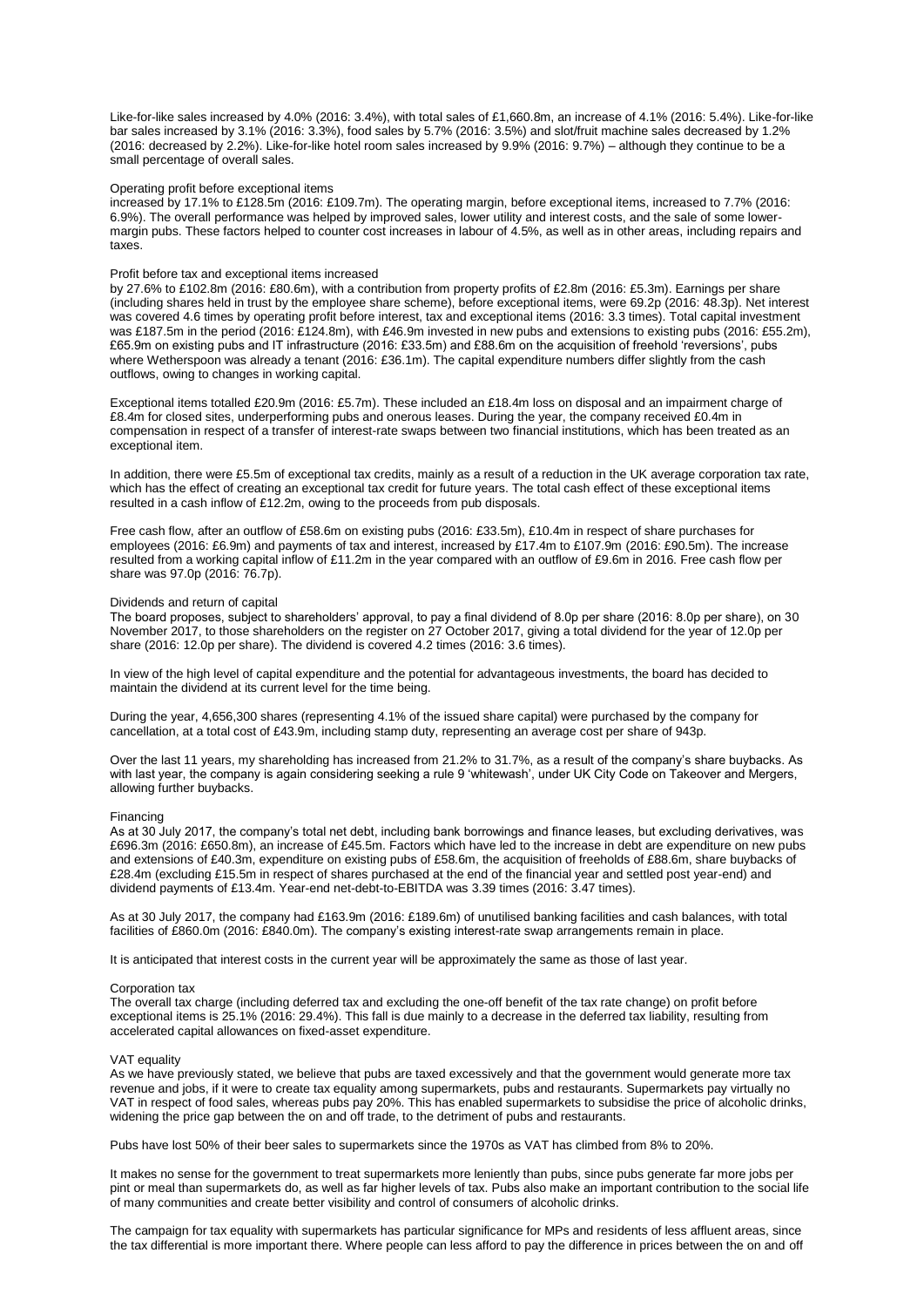trade, there are fewer pubs, coffee shops and restaurants, with a corresponding reduction in employment and an increase in high-street dereliction.

The government is actively considering ideas for generating jobs and economic activity, especially in areas outside the affluent south of the country – VAT equality, as the trade organisations BBPA and ALMR have demonstrated, is a very efficient and sensible method of helping to achieve these objectives. Tax equality also accords with the underlying principle of fairness in applying taxes to different businesses.

#### Contribution to the economy

Wetherspoon is proud to pay its share of tax and, in this respect, is a major contributor to the economy. In the year under review, we paid total taxes of £694.6m, an increase of £22.3m, compared with the previous year, which equates to approximately 41.8% of our sales.

This equates to an average payment per pub of £768,400 per annum or £14,500 per week.

| 2017  | 2016  |
|-------|-------|
| £m    | £m    |
| 323.4 | 311.7 |
| 167.2 | 164.4 |
| 96.2  | 95.1  |
| 53.0  | 50.2  |
| 20.7  | 19.9  |
| 10.5  | 11.0  |
| 9.7   | 8.7   |
| 5.1   | 2.6   |
| 3.4   | 3.6   |
| 2.5   | 2.2   |
| 2.1   | 2.1   |
| 0.8   | 0.8   |
| 694.6 | 672.3 |
| 77.0  | 56.9  |
| 768.4 | 705.0 |
| 41.8% | 42.1% |
| 4.6%  | 3.6%  |
|       |       |

#### Corporate governance

Last year, this statement contained a summary of criticisms of corporate governance guidelines. Similar views have been expressed in Wetherspoon's annual reports for several years and there have been almost no objections or dissent from shareholders, or other interested parties.

As it stands today, one danger of these faulty guidelines is that many quoted businesses have no board directors who were present in the company during the last financial crisis – an undesirable and dangerous state of affairs.

#### 'It's a people thing'

As in previous years, the company has tried to improve as many areas of the business as possible, on a week-to-week basis, invariably in mundane areas of our operations. This concentration on the 'nuts and bolts' is far more important than issues such as 'strategy', with which most boards are preoccupied. Frequent calls on pubs by senior executives, the encouragement of ideas and criticisms from pub staff and customers, and the involvement of pub and area managers, among others, in weekly decisions, are the keys to success. An example of the success of this approach is that we have 818 pubs rated on the Food Standards Agency's website. The average score is 4.89, with 91.8% of the pubs achieving a top rating of five and 6.2% receiving a rating of four. We believe this to be the highest average rating for any substantial pub company. In the separate Scottish scheme, which records either a 'pass' or a 'fail', all of our 66 pubs have passed.We continue to emphasise the importance of training. For some years, we have run a three-week catering academy for kitchen managers, with 1,371 people having completed these courses. We have recently started a similar academy for cellar and coffee training, so that we can improve quality in these areas.

We paid £43.7m to employees in the year in respect of bonuses and free shares, an increase of £10.7m compared with the previous year, of which 96% was paid to staff below board level and 74% was paid to staff working in our pubs.

The company has been recognised as a Top Employer UK (2017) for the 14th consecutive year. The Top Employers Institute said:

"Our comprehensive independent research revealed that J D Wetherspoon provides exceptional employee conditions, nurtures and develops talent throughout all levels of the organisation and has demonstrated its leadership status in the HR environment, always striving to optimise its employment practices and to develop its employees."

In the field of charity, thanks to the generosity and work of our dedicated customers, pub and head-office teams, we continue to raise record amounts of money for CLIC Sargent, supporting young cancer patients and their families. In the last year, we raised approximately £1.8m, bringing the total raised to over £14m – more than any other corporate partner has raised for this charity.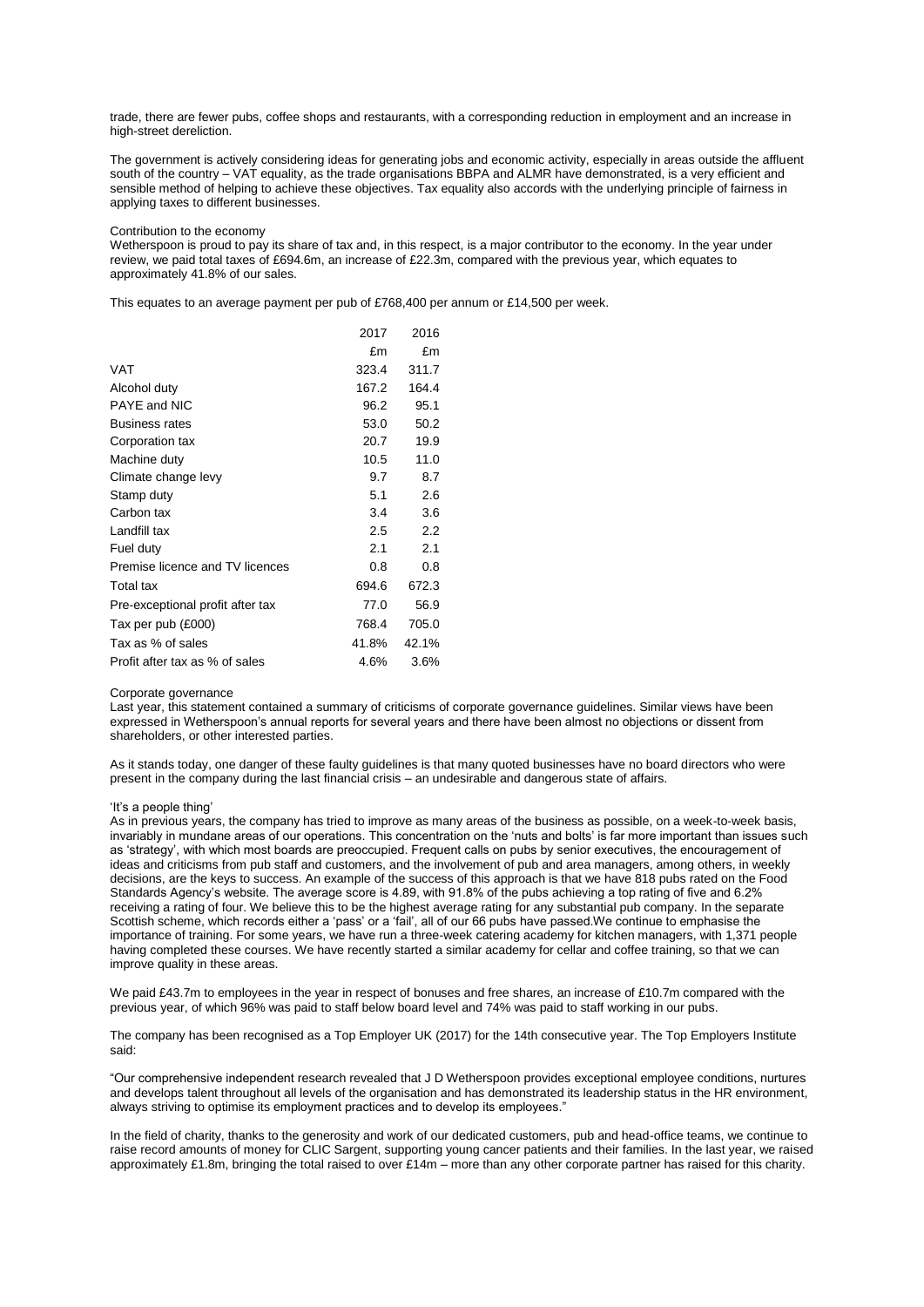#### Property

The company opened 10 pubs during the year, with 41 closed, resulting in a trading estate of 895 pubs at the financial year end. The average development cost for a new pub (excluding the cost of freeholds) was £2.3m, compared with £2.5m a year ago. The full-year depreciation charge was £73.9m (2016: £72.2m). We currently intend to open about 10–15 pubs in the year ending July 2018.

We have sold, or terminated the leases of, 76 pubs, in the last 2 years, at a loss of approximately £45m, including previously reported impairments. Some mistakes are inevitable in site selection, but we hope to learn from these experiences, in order to try to avoid similar mistakes in the future.

#### Property litigation

As previously reported, Wetherspoon agreed on an out-of-court settlement with developer Anthony Lyons, formerly of property leisure agent Davis Coffer Lyons, in 2013, and received approximately £1.25m from Mr Lyons.

The payment relates to litigation in which Wetherspoon claimed that Mr Lyons had been an accessory to frauds committed by Wetherspoon's former retained agent Van de Berg and its directors Christian Braun, George Aldridge and Richard Harvey. Mr Lyons denied the claim – and the litigation was contested.

The claim related to properties in Portsmouth, Leytonstone and Newbury. The Portsmouth property was involved in the 2008/9 Van de Berg case itself.

In that case, Mr Justice Peter Smith found that Van de Berg, but not Mr Lyons (who was not a party to the case), fraudulently diverted the freehold from Wetherspoon to Moorstown Properties Limited, a company owned by Simon Conway. Moorstown leased the premises to Wetherspoon. Wetherspoon is still a leaseholder of this property – a pub called The Isambard Kingdom Brunel.

The properties in Leytonstone and Newbury (the other properties in the case against Mr Lyons) were not pleaded in the 2008/9 Van de Berg case. Leytonstone was leased to Wetherspoon and trades today as The Walnut Tree public house. Newbury was leased to Pelican plc and became Café Rouge.

As we have also reported, the company agreed to settle its final claim in this series of cases and accepted £400,000 from property investor Jason Harris, formerly of First London and now of First Urban Group. Wetherspoon alleged that Harris was an accessory to frauds committed by Van de Berg. Harris contested the claim and has not admitted liability

Before the conclusion of the above cases, Wetherspoon also agreed on a settlement with Paul Ferrari, of London estate agent Ferrari Dewe & Co, in respect of properties referred to as the 'Ferrari Five' by Mr Justice Peter Smith.

#### Current trading and outlook

Most 'PLCs' are expected to comment, in their results' statements, on the UK's prospects outside of the EU and on the likely impact on their individual companies.

It is my view that the main risk from the current Brexit negotiations is not to Wetherspoon, but to our excellent EU suppliers and to EU economies.

As the public instinctively understands, but few academics, economists, boardrooms and City institutions grasp, democracy is the strongest economic steroid – hence the astonishing rise of countries like Japan, Singapore and South Korea, after its adoption. A fascinating insight into the thought processes of many pro-Remain 'elites' can be found in an article in The Spectator (appendix 2 below) by Professor Robert Tombs of Cambridge University.

In the current negotiations, democratically-elected politicians from the UK are dealing with unelected oligarchs from the EU. Since the oligarchs are not subject to judgement at the ballot box, their approach is dictated by more sectarian factors – the interests and ideology of EU apparatchiks like them, rather than residents or businesses from EU countries.

As a result of their current posturing and threats, EU negotiators are inevitably encouraging importers like Wetherspoon to look elsewhere for supplies. This process is unlikely to have adverse effects on the UK economy, as companies will be able to switch to suppliers representing the 93% of the world's population which is not in the EU, but this evolution will eventually be highly damaging to the economy of the EU.

Wetherspoon is extremely confident that it can switch from EU suppliers, if required, although we would be very reluctant to initiate such actions.

It is my view that Juncker, Barnier, Selmayr, Verhofstadt and others need to take a wise-up pill in order to avoid causing further economic damage to struggling economies like Greece, Portugal, Spain and Italy – where youth unemployment, in particular, is at epidemic levels.

There seems to be little genuine appetite for a free-trade deal from the Brussels bureaucracy, so EU companies are, paradoxically, reliant on the goodwill of UK consumers, who are likely to prefer tariff-free goods in the future from non-EU countries, which are generally in favour of free trade, rather than deals with companies which are subject to the diktat of those who wish to punish the UK.

I have written an article dealing with several issues related to Brexit, which can be found in the latest edition of Wetherspoon News – and is included below in appendix 1.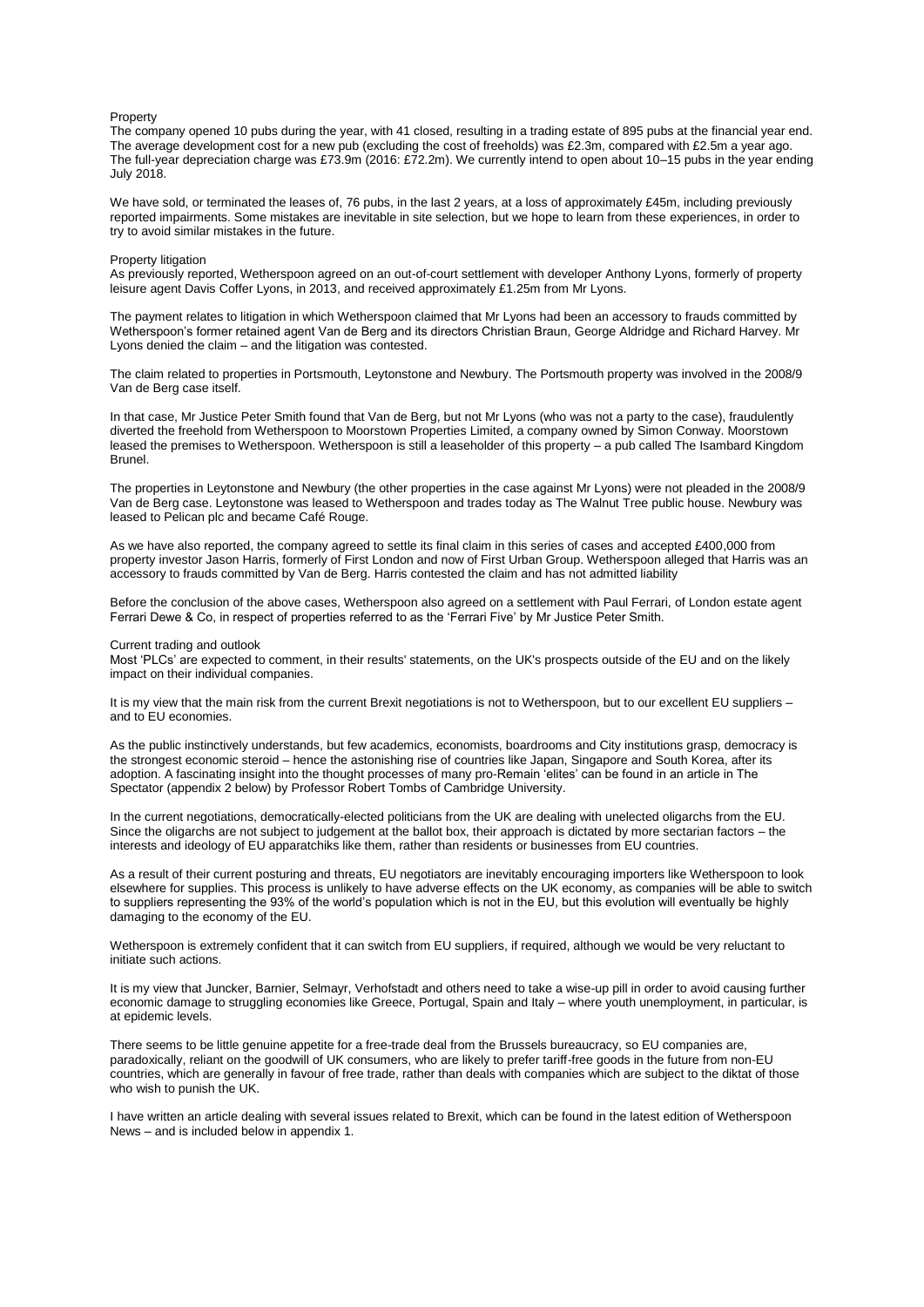Since the year end, Wetherspoon's like-for-like sales have continued to be encouraging and have increased by 6.1%. This is a positive start, but is for a few weeks only – and is very unlikely to continue for the rest of the year. Comparisons will become more stretching – and sales, which were very strong in the summer holidays, are likely to return to more modest levels. It is anticipated that like-for-like sales of around 3–4% will be required in order to match last year's profit before tax. We will provide updates as we progress through the year. We currently anticipate a trading outcome for the current financial year in line with our expectations.

Tim Martin Chairman 14 September 2017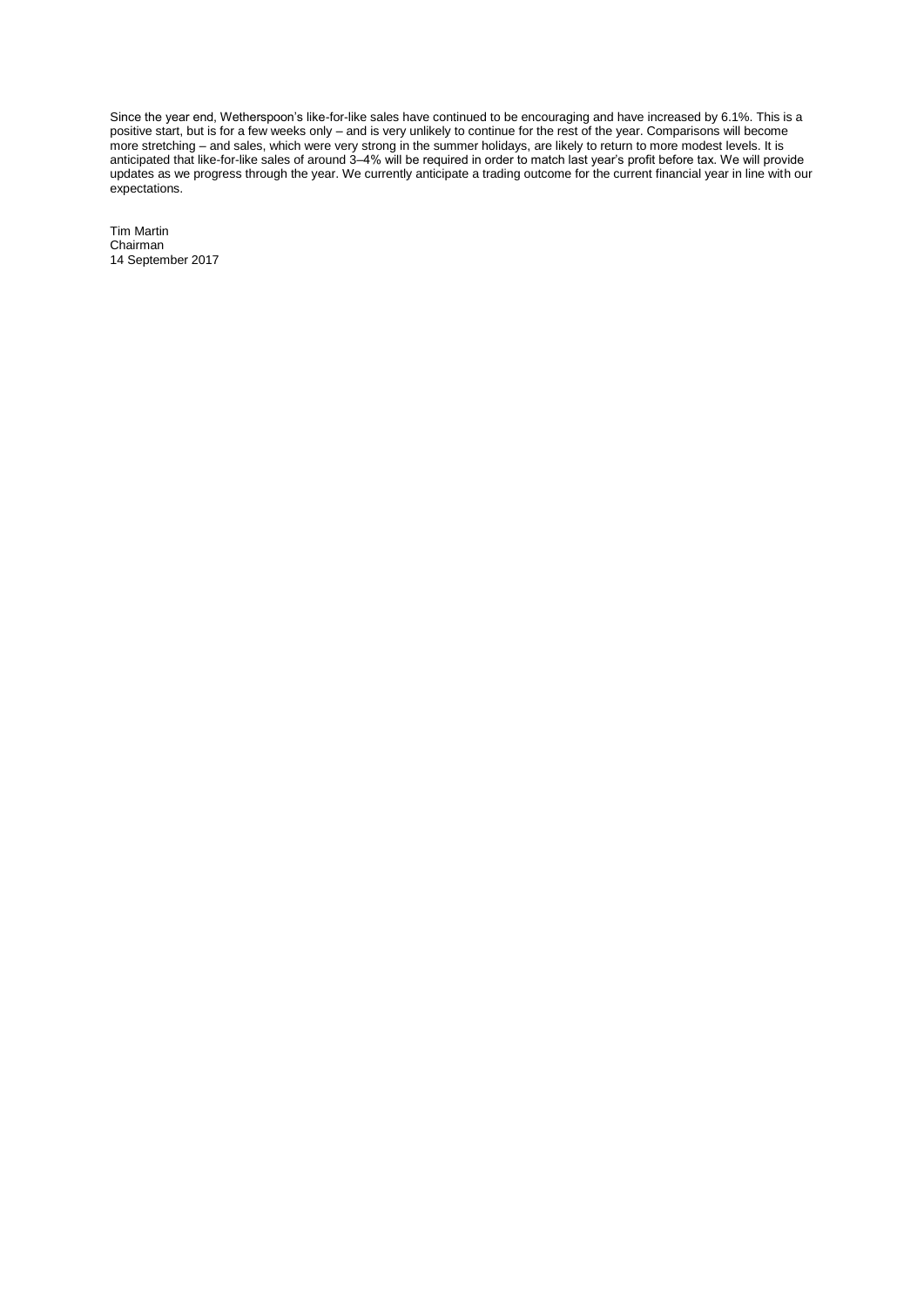Appendix 1 – Tim's Viewpoint, Wetherspoon News, Autumn 2017

"Democracy is the key to prosperity and freedom

Do economists at the CBI, The Times and the FT model themselves on Edmund Blackadder, asks Tim Martin

In the last edition of Wetherspoon News, I quoted Cambridge professor Simon Baron-Cohen, who correctly said that "each example of the erosion of democracy leads to an even greater erosion of human rights".

Like the great majority of Oxbridge graduates – albeit with many notable exceptions – the professor is an ardent EU supporter, even so. He appears, subconsciously, to exempt the undemocratic EU from criticism. I also quoted Financial Times journalist Edward Luce, who criticised the last two American presidents for failing to support the 'democracy promoting creed' in their conduct of foreign relations.

#### Unelected

Yet the Financial Times fails to apply the same criteria to the EU, with its unelected presidents, its court which is not subject to democratic control and its pseudoparliament, whose MPs cannot even initiate legislation. In a previous edition of Wetherspoon News, we quoted in full a Financial Times article by Peter Mandelson, which appeared shortly after the referendum. The article explained that Mandelson, Cameron and Osborne, the architects of the Remain campaign, Oxbridge graduates all, decided not to deal directly with questions about issues such as the absence of democracy in the EU. Instead, when asked, they decided to avoid the question by 'pivoting' to the economy, with support from discredited organisations such as the IMF, the OECD, the Treasury and their ilk. This blindness to, or evasion of, the EU's evident democratic shortfalls recalled the strange events of Britain's debate about the euro 15 years or so ago.

#### Overwhelming

Then, the Financial Times the CBI, most boardrooms, the majority of MPs, Blair, Mandelson, Heseltine, Clarke and the overwhelming majority of economists, supported the UK's euro application with religious fervour, even though its predecessor, the Exchange Rate Mechanism, had caused economic mayhem only a few years before. The same paradox was evident then. The most highly educated lent support to a currency which lacked a basic ingredient: a government. The new currency could only work by transferring normal democratic powers over interest rates, budgets and taxation to unelected bureaucrats. Or perhaps autocrats is a better word. Charlie Munger, a partner of the world's greatest investor, Warren Buffet, may have an answer. Munger's view, which explains the often idiotic behaviour of financial markets, is that intelligent people suffer from extremely poor judgement when they become ideological, whether through religion or other deep beliefs. And, for some people, the EU is a semi-religious project. Gillian Tett, a Financial Times journalist, reached a similar conclusion in trying to assess why so many in the tightknit circle of business, media and academia got it so badly wrong over the euro. 'Groupthink' was her explanation, which is perhaps not too different from Munger's analysis.

#### Referendum

Leaving aside these theories, the fact is that the UK voted to leave the EU in the referendum, article 50 was triggered by an overwhelming majority of MPs and 85 per cent of MPs were recently elected on the basis of manifestos which accepted the referendum result. However, the gloom and disruption of the diehard Remainers in the media, parliament and boardrooms have reached epidemic proportions. The CBI, representing big British business, is one of the worst offenders. Its boss, Carolyn 'we're all doomed' Fairbairn, set the tone with her Blackadder-style warning, before the referendum, that "a dark cloud of uncertainty is looming over global growth … particularly around the outcome of the EU referendum". Closet Remainer David Smith of the Sunday Times is not to be outdone in apocalyptic prose: "Slower growth has been staring us in the face since sterling's postreferendum plunge guaranteed a squeeze on household real incomes and a cloud of renewed uncertainty descended on business." Well, David, it hasn't descended on our business, nor on most businesses, from what I can tell.

#### Economy

Since the referendum, the economy has generated a stunning 300,000 new jobs, employment is at its highest ever level, the stock market has risen by around 20 per cent and household incomes, as at the end of the first quarter of this year, were at a record high. The Financial Times is the epicentre of gloom. The first sentence of a July editorial reads: "The uncertainty surrounding Brexit means the UK economy is set on a journey with no compass." Surely, this was written by Edmund Blackadder. If the editor of the FT is Blackadder, Baldrick is the FT's economist Martin Wolf, who darkly prophesied that "Britain is incapable of managing Brexit and calamity will follow". Not to be outdone, the Remain- supporting Times is full of predictions of doom and despair. The doyen of doomsters is Matthew Parris, a former conservative MP. In a bleak and doom-laden article on his return from holidays, he said: "I left Spain feeling ashamed to be British. I returned to England ashamed to be a conservative." Stroll on, Matthew. Take it easy, old chap. The sun will still rise in the east tomorrow morning. Perhaps the most comic aspect of gloomy media reports on Brexit negotiations is the constant reference to 'cliff-edges'. A recent edition of the FT had more examples of cliff-edges than the Cornish coastal path.

#### Phenomena

Similar phenomena occurred during the battle to save the country from the euro. In almost every debate I had during that period, euro proponents said "the euro train is leaving the station and the UK is not on it" or intoned similar metaphors. When critics start talking of cliff-edges and compasses, it usually means that rational arguments are running short. The most melodramatic recent requests have come from business organisations like the CBI and the Institute of Directors. They want the government to clarify and publish its objectives in the current EU negotiations. The obvious problem with this approach is that manifesting a clear desire for a particular outcome will result in the EU upping the price – or vetoing the proposal. Necessity never made a good bargain, as Benjamin Franklin said. People like Carolyn Fairbairn, and the majority of economists, who insist on a 'deal' are, in effect, sabotaging the UK's negotiating position. As Mervyn King, the former governor of the Bank of England, has recently pointed out: "If you're going to have any success in this negotiation, you need to have a fallback position which the other side understands and thinks is credible. It's not the first choice, but we have to have an option, otherwise the other side won't listen. This ought to be something people can agree on… whether they voted for Brexit or not." Mr King understands that the government needs to be able to say: "We're happy to agree a free trade deal, if the European negotiators are agreeable, but we are more than happy to trade using World Trade Organisation rules, if we can't agree."

## **Successfully**

That's the basis on which we trade successfully with 93 per cent of the world which is not in the EU. Our most successful engineer, James Dyson, adopts a similar approach to Mervyn King's and states that relying on WTO rules would be "no big deal". In any event, as we did in the pre-referendum edition of Wetherspoon News, we have included a section from pages 50 to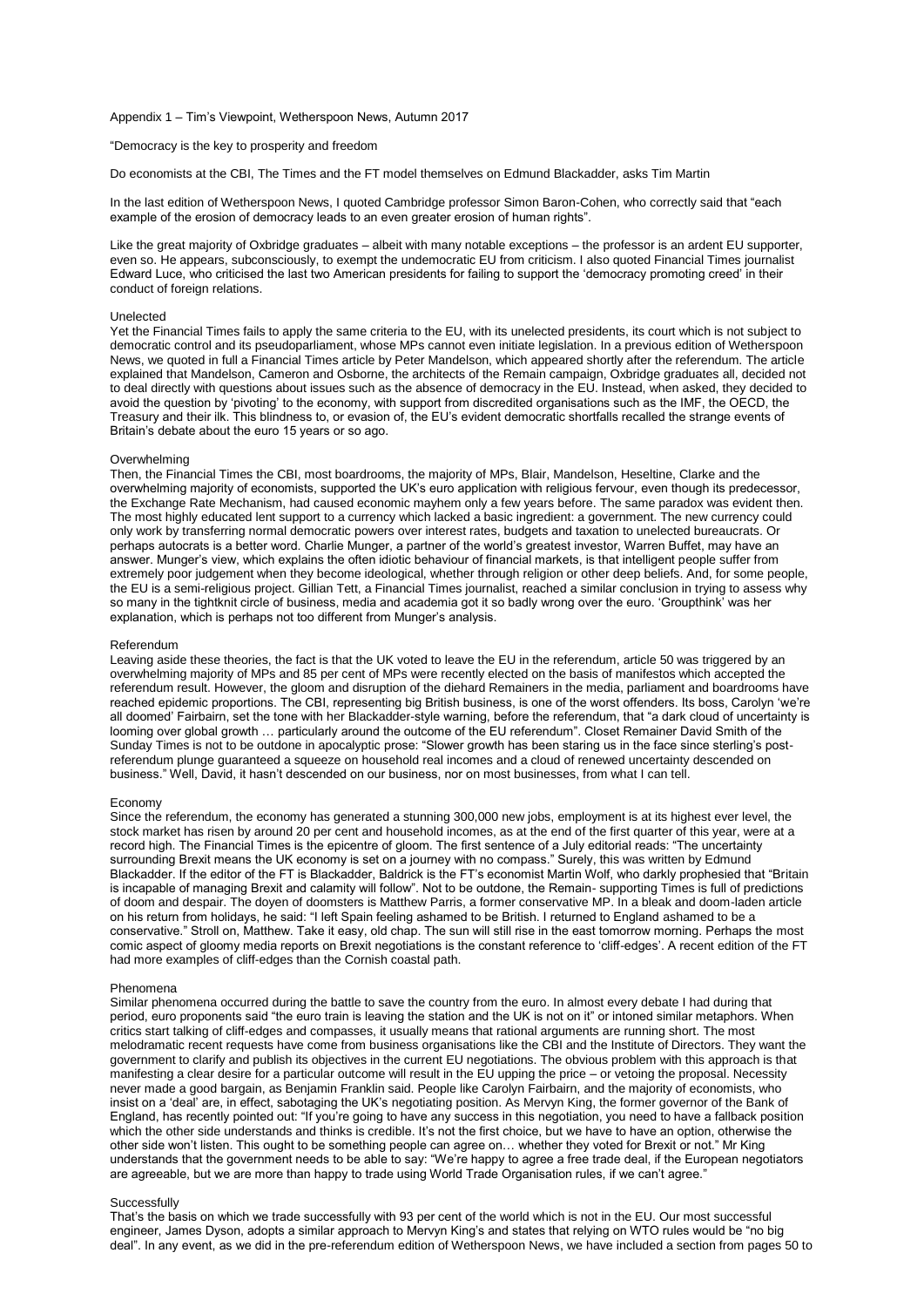58 with four articles from optimistic Brexiteers and four from gloomy Remainers. Once you've digested their views, you can make up your own mind as to how we'll do. I think democracy is the key to prosperity and freedom, and a lot of the other points which have been made are hogwash. But you can decide. Indeed, in a democracy, you WILL decide."

Tim Martin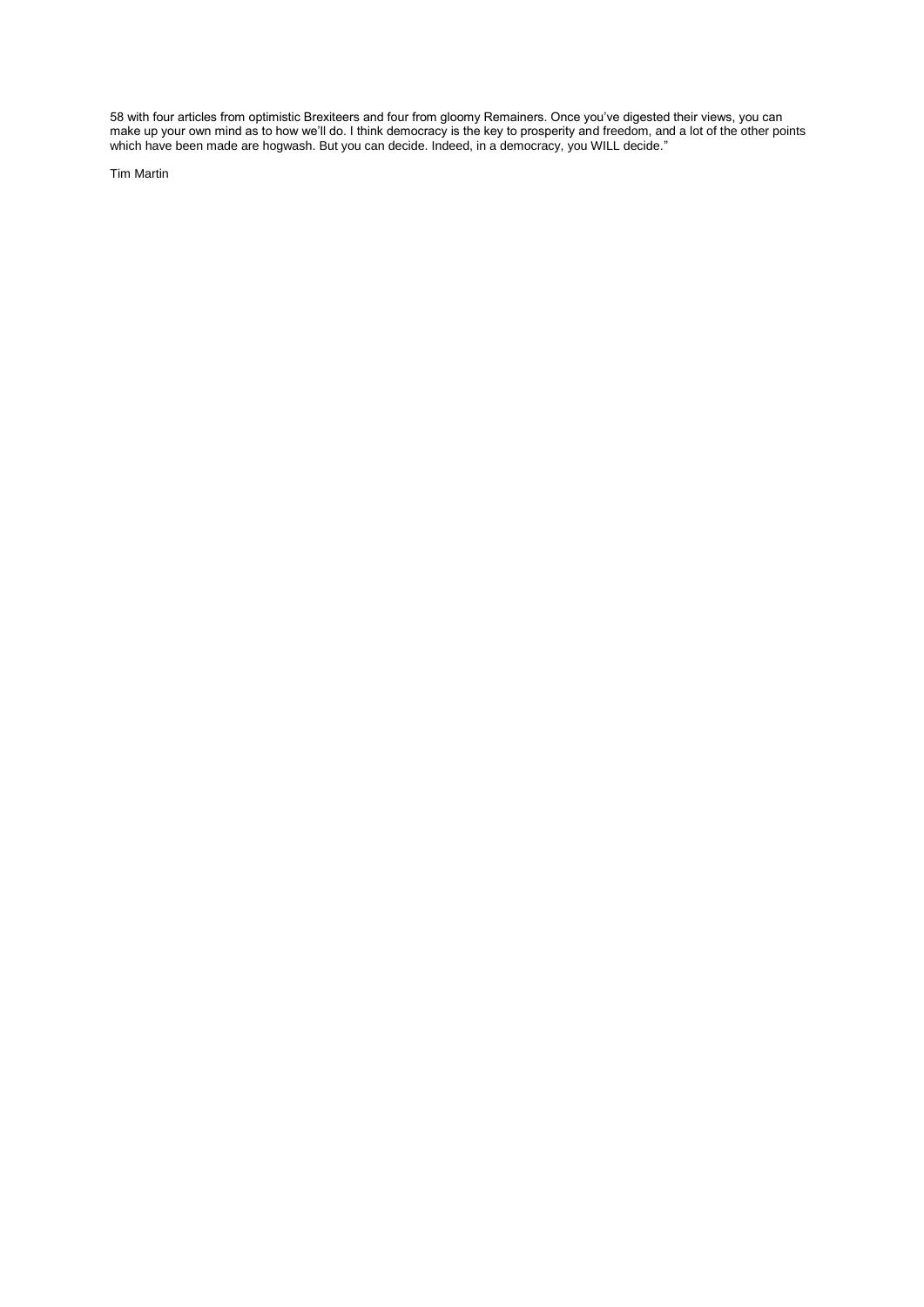Appendix 2 – Cambridge University professor, Robert Tombs, Writing in The Spectator, says:

"The myth of Britain's decline

Our glory days are not over – they're in full swing

On the anniversary of Britain voting to leave the European Union, the Principal of Hertford College, Oxford, found some words to sum it up. 'An entire society crucified by the delusional ambitions of Brexiteers chasing moonshine,' wrote Will Hutton. 'An anniversary to mourn.' One might agree or disagree with his position on the European Union, but has British society really committed suicide? It's a theme we have heard rather a lot recently: that Britain is a mess, an international laughing stock, leader-less and futureless. The case is normally made by Brits.

Rapid shocks – terrorism, the surprising election result, the Grenfell Tower disaster – have inspired forebodings just as the Brexit negotiations are beginning. This is not just the cry of shell-shocked Tories or traumatised Remainers; it goes deeper. We're seeing the revival of an old and familiar malady: declinism', a periodic fear that the nation has declined and is declining from some earlier time of strength, cohesion and success. Declinism is a syndrome: it assumes a combination of moral, political and economic failures. Britain suffered a bout of it in the 1880s when German competition in manufactured goods was first felt. It came back in the 1960s and 1970s, coloured by economic worries, rapid decolonisation and a perception of dwindling power and influence in every field.

Today, it has re-emerged as a core anti-Brexit sentiment. With a familiar mixture of despair (from the right) and glee (from the left), we are being told that we must eschew 'nostalgia' and 'post-imperial delusions', and 'wake up to reality' as 'a small offshore island', while the big strong powers of the European Union put us in our place, leaving us a stark choice between accepting the terms they dictate or facing economic and political disaster. Some germ of declinism has been bred into all of us. Who would deny that Britain is no longer the great power it once was? Well, speaking as a historian, I would. Declinism is at best a distortion of reality, and mostly mere illusion. But so important is it in shaping our view of ourselves and our relations with the world that it demands sceptical scrutiny. It rests, above all, on two assumptions. First, that we have long been failing economically. Second, that we have suffered a loss of sheer power and hence influence in the world.

In the context of the Brexit debate, the conclusions are that the EU, 'our largest market', is our economic crutch; and that outside the EU club our feeble power and influence will dwindle to insignificance. We will be comparable, declinists scoff, to Albania or North Korea.

The belief in economic decline is a mixture of illusion and misunderstanding. Britain has been relatively wealthy at least since the Middle Ages, and industrial pioneers gave us a temporary dominance in manufacturing during the mid 19th century. This was a brief and unique episode. Naturally, other countries adopted British technology – helped by British capital and expertise – and began to catch up. This was desirable, as well as natural, because it provided richer markets for British goods and services and valuable investment opportunities for British savers.

Since the 1880s, pessimists have always tended to compare British economic performance at any moment with those most rapidly catching up. When postwar European integration began in the 1950s, Italy, France and Germany were the most spectacular catchers-up, recovering from their wartime devastation and shifting their large and relatively unproductive agricultural sectors into industry. This gave temporary 'windfall growth' that Britain could not equal, having no large agricultural sector to modernise. But an uncritical comparison of growth rates was mistaken for evidence of British economic failure. As early as 1953, an official report warned of 'relegation of the UK to the second division'. This was the prime cause of our desperate pleas to join the Common Market in the 1960s and 1970s: Britain was 'the sinking Titanic', as one of Edward Heath's advisors put it, and Europe the lifeboat.

Ironically, just as Britain joined in the early 1970s, European catching-up ended, and so did its seemingly superior economic prowess. In short, Britain's long-term economic decline in relation to Europe never happened. Supporters of the EU nevertheless still maintain that membership rescued the British economy in the 1970s and remains vital to shoring it up today.

In fact, British economic performance was never significantly affected by EU membership. Growth did not increase after joining the Common Market, essentially because trade was diverted from other markets to Europe just as Europe's own postwar growth went into long-term deceleration. Despite the hopes and political efforts expended on creating the single market (not least by Margaret Thatcher), it has not proved very successful in increasing internal EU trade, and has never been fully extended into services, Britain's main strength. Due to both the greater dynamism of global markets and the problems of the EU itself, Britain's trade with Europe has been declining sharply in importance for two decades. This was predicted to continue even if Britain had stayed in the EU. The recent overdue depreciation of an overvalued pound will provide some stimulus to our exports both inside and outside Europe, whatever the nature of the post-Brexit deal, and would more than compensate for possible tariffs.

Over the long term, membership (or not) of the EU has made no discernible difference to our economic performance. Britain's increase in prosperity (growth in per capita GDP using purchasing power parity) has almost exactly kept pace with that of the United States ever since 1945, whether outside or inside 'Europe'. The belief that leaving the EU must mean long-term economic decline therefore has no rational basis, just as the economic reports predicting that a vote for Brexit would mean immediate financial misery had no rational basis either.

The second element of declinism concerns the loss of sheer power and importance in the world. This seems as obvious to the stoutest Tory as to the most mocking Guardianista. After all, Churchill himself was haunted by it. Yet this too is largely, if not wholly, an illusion based on comparing a pessimistic view of our current state (whenever that might be – probably any time since the 1890s) with a highly inflated view of past power: usually the High Victorian age, or else round about the time of the battle of El Alamein.

The story of Britain being on a long slide to irrelevance always revolves round decolonisation. It's quite true that the British empire is 'one with Nineveh and Tyre' – but so are all the other empires. No state has replaced Britain as the great global imperial power: empires are no longer possible or desirable, as Britain realised in the 1960s. Though a source of prestige (and of constant trouble – 'a millstone round our necks,' said Disraeli), it's doubtful whether the empire was a source of wealth or power to Britain. Overall, it cost more than it brought in, especially after Britain turned to universal free trade in the 1840s, and colonies ceased to be an exclusive economic domain.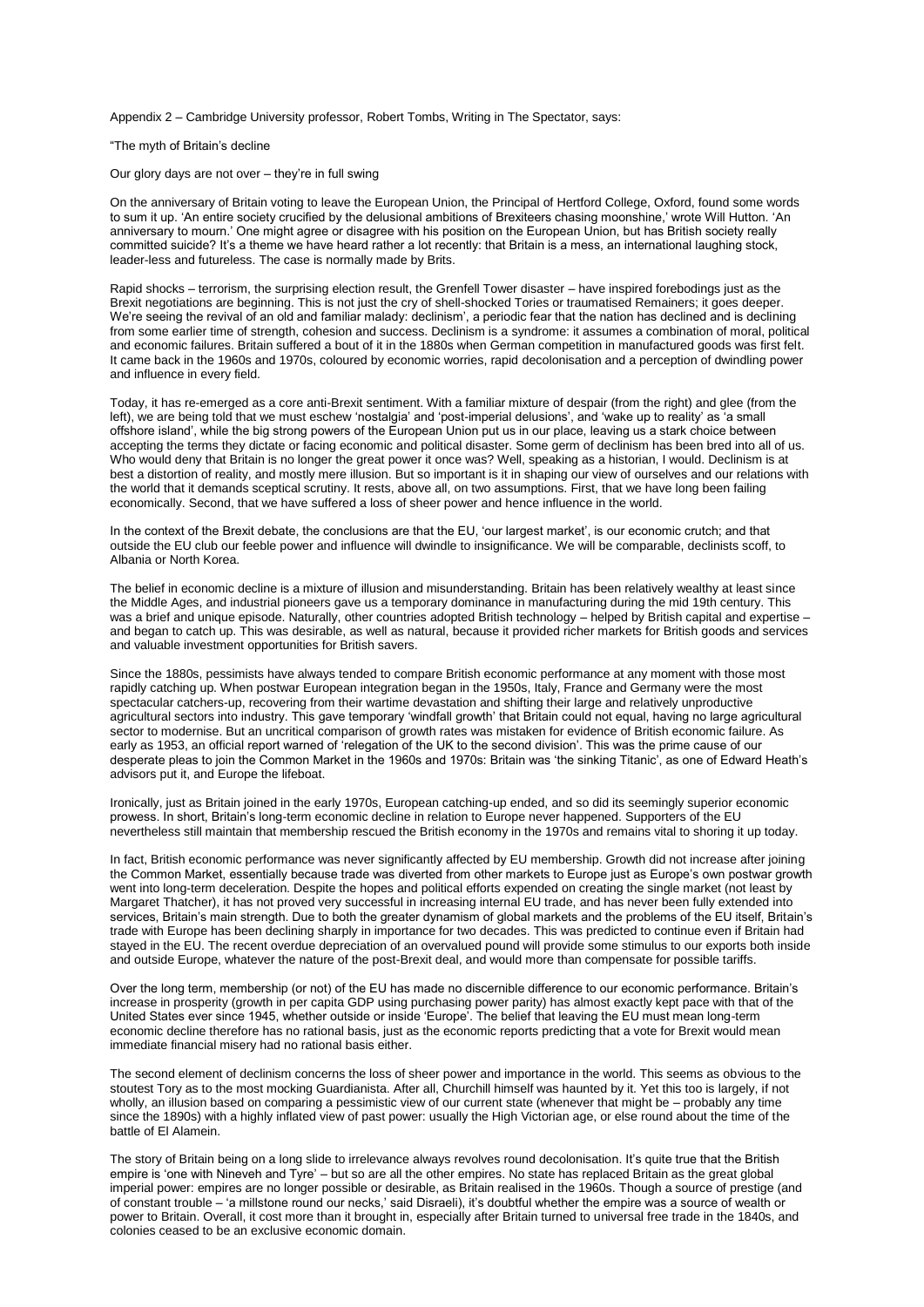The empire's power was used up in defending itself: it was, as one historian aptly puts it, 'a brontosaurus with huge, vulnerable limbs which the central nervous system had little capacity to protect, direct or control.' Throughout its imperial heyday, Britain had naval power, but on land was no match for Europe's great powers or even its smaller ones. It was constantly worried by threats from France, Russia, Germany and even the USA to its economy, its empire and its home islands.

What of today? Britain is more secure from major external threat than for half a millennium. Taking a long view (say the last three centuries) it remains what it always has been – one of the half-dozen or so strongest states in the world, and one of the most global in its attachments, its vision, and its trade. Within this leading group of states, Britain has not declined but has actually advanced, being now more powerful than its ancient rivals France, Germany and Russia. The Cambridge international relations specialist Brendan Simms puts Britain even higher. Taking into account economic and military potential, population, 'soft power', diplomatic influence, political resilience and self-determination, he judges it the world's third great power after the USA and China, and Europe's only truly independent force.

Power is also based on intangibles such as self-confidence, a clear strategy and determination, and here we may be lacking. Russia, with an economy the same size as Spain's, behaves like a superpower in the Middle East and is treated as one. But we fear we cannot even negotiate a mutually beneficial trade agreement with the EU. At least as much as by age and education, our attitudes seem to be determined by the division between confidence and self-doubt.

Declinism has always been a form of insularity, obsessed with Britain's failings, but ignorant of those elsewhere. Today, unemployment is lower here than among most of our neighbours. Crime is falling. Schools are improving. We have evident problems too. But to see only weaknesses, and to diagnose them as part of a syndrome of decline, is to cling to a distorted view of the world and of our place within it. At worst, this undermines our position, and risks bringing about the very outcome it fears.

Brexit was a vote of confidence in our ability to shape our future as an independent democratic nation – a choice that few of our European neighbours feel they still have. We should not allow declinist panics to confuse the outcome.'

Robert Tombs, Cambridge University professor The Spectator 8 July 2017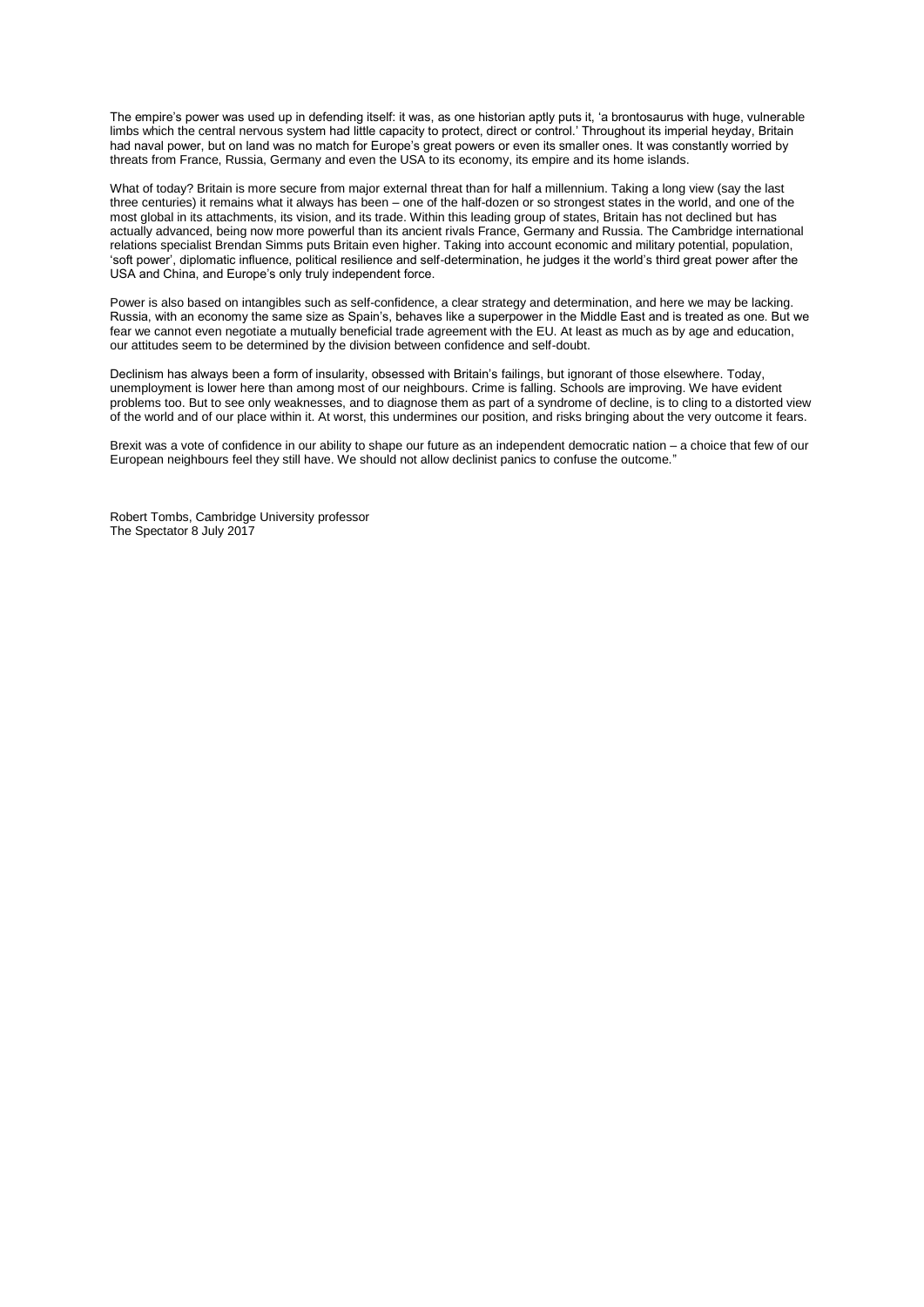## **INCOME STATEMENT** for the 53 weeks ended 30 July 2017

J D Wetherspoon plc, company number: 1709784

|                                | <b>Notes</b>   | 53 weeks      | 53 weeks     | 53 weeks    | 52 weeks    | 52 weeks                                            | 52 weeks    |
|--------------------------------|----------------|---------------|--------------|-------------|-------------|-----------------------------------------------------|-------------|
|                                |                | ended         | ended        | ended       | ended       | ended                                               | ended       |
|                                |                | 30 July 2017  | 30 July 2017 |             |             | 30 July 2017 24 July 2016 24 July 2016 24 July 2016 |             |
|                                |                | <b>Before</b> | Exceptional  | After       |             | Before Exceptional                                  | After       |
|                                |                | exceptional   | items        | exceptional | exceptional | items                                               | exceptional |
|                                |                | items         | (note 4)     | items       | items       | (note 4)                                            | items       |
|                                |                | £000          | £000         | £000        | £000        | £000                                                | £000        |
| Revenue                        | 1              | 1,660,750     |              | 1,660,750   | 1,595,197   |                                                     | 1,595,197   |
| Operating costs                |                | (1,532,242)   | -            | (1,532,242) | (1,485,470) | $\qquad \qquad -$                                   | (1,485,470) |
| <b>Operating profit</b>        | $\mathbf{2}$   | 128,508       |              | 128,508     | 109,727     |                                                     | 109,727     |
| Property gains/(losses)        | 3              | 2,807         | (26, 868)    | (24,061)    | 5,335       | (14, 561)                                           | (9, 226)    |
| Finance income                 | 6              | 72            | 402          | 474         | 116         |                                                     | 116         |
| Finance costs                  | 6              | (28, 557)     |              | (28, 557)   | (34, 568)   |                                                     | (34, 568)   |
| <b>Profit before tax</b>       |                | 102,830       | (26, 466)    | 76,364      | 80,610      | (14, 561)                                           | 66,049      |
| Income tax expense             | $\overline{7}$ | (25, 846)     | 5,541        | (20, 305)   | (23, 689)   | 8,846                                               | (14, 843)   |
| Profit for the year            |                | 76,984        | (20, 925)    | 56,059      | 56,921      | (5,715)                                             | 51,206      |
| Earnings per share (p)         |                |               |              |             |             |                                                     |             |
| - Basic1                       | 8              | 70.8          | (19.3)       | 51.5        | 49.5        | (5.0)                                               | 44.5        |
| - Diluted2                     | 8              | 69.2          | (18.8)       | 50.4        | 48.3        | (4.9)                                               | 43.4        |
| Operating profit per share (p) |                |               |              |             |             |                                                     |             |
|                                |                |               |              |             |             |                                                     |             |
| - Diluted2                     | 8              | 115.5         |              | 115.5       | 93.1        |                                                     | 93.1        |

## **STATEMENT OF COMPRAHENSIVE INCOME** for the 53 weeks ended 30 July 2017

|                                                                      | <b>Notes</b> | 53 weeks<br>ended<br>30 July 2017<br>£000 | 52 weeks<br>ended<br>24 July 2016<br>£000 |
|----------------------------------------------------------------------|--------------|-------------------------------------------|-------------------------------------------|
| Items which may be reclassified subsequently to profit or loss:      |              |                                           |                                           |
| Interest-rate swaps: gain/(loss) taken to other comprehensive income |              | 24.581                                    | (23, 504)                                 |
| Tax on items taken directly to other comprehensive income            | 7            | (4,814)                                   | 3,432                                     |
| Currency translation differences                                     |              | 2,104                                     | 4,265                                     |
| Net gain/(loss) recognised directly in other comprehensive income    |              | 21,871                                    | (15, 807)                                 |
| Profit for the year                                                  |              | 56.059                                    | 51,206                                    |
| Total comprehensive income for the year                              |              | 77.930                                    | 35,399                                    |

1 Calculated excluding shares held in trust.

2 Calculated using issued share capital which includes shares held in trust.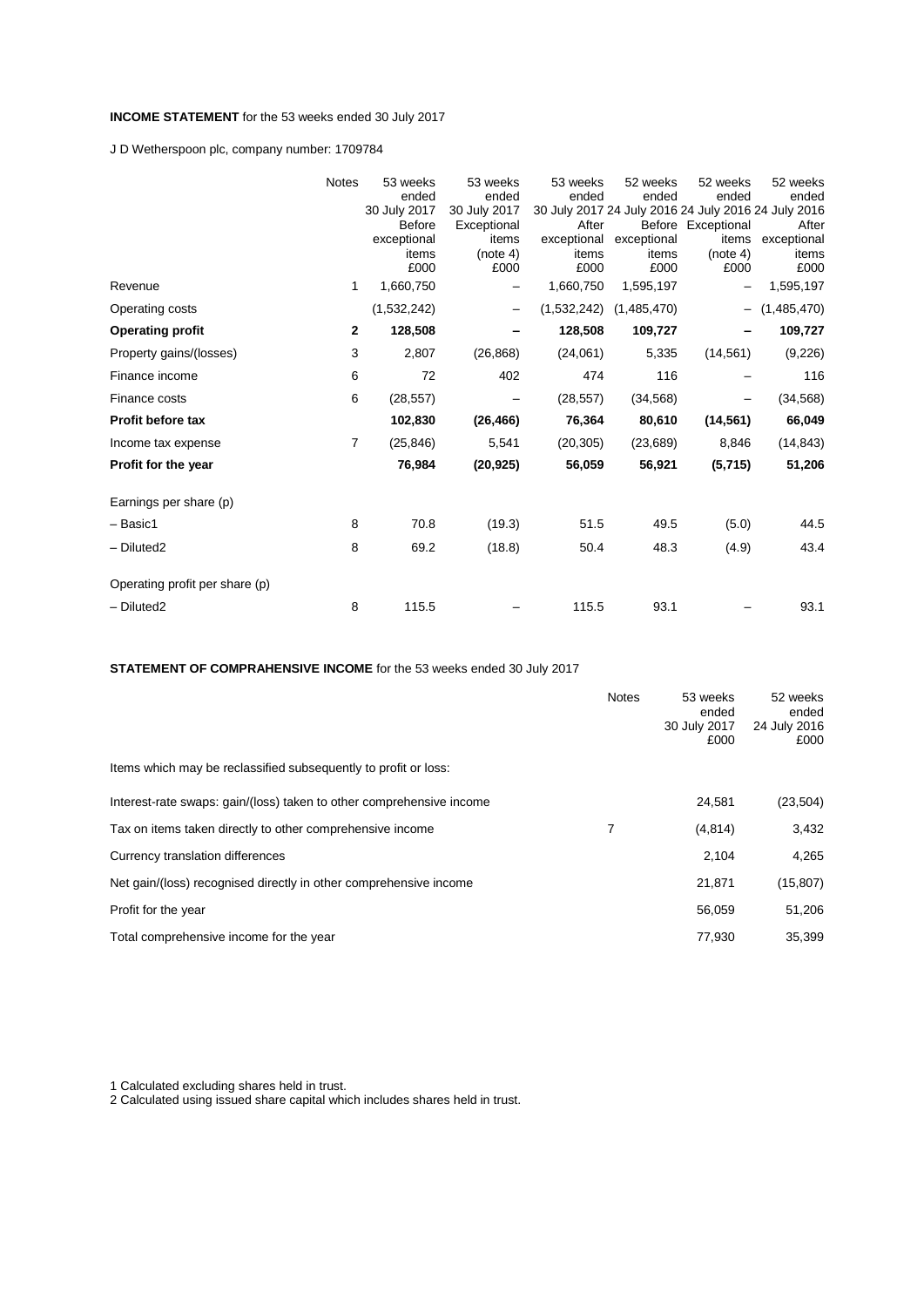## **CASH FLOW STATEMENT** for the 53 weeks ended 30 July 2017

J D Wetherspoon plc, company number: 1709784

|                                                     |       |                                           | Free cash<br>flow1                        |                                           | Free cash<br>flow1                        |
|-----------------------------------------------------|-------|-------------------------------------------|-------------------------------------------|-------------------------------------------|-------------------------------------------|
|                                                     | Notes | 53 weeks<br>ended<br>30 July 2017<br>£000 | 53 weeks<br>ended<br>30 July 2017<br>£000 | 52 weeks<br>ended<br>24 July 2016<br>£000 | 52 weeks<br>ended<br>24 July 2016<br>£000 |
| Cash flows from operating activities                |       |                                           |                                           |                                           |                                           |
| Cash generated from operations                      | 9     | 224,403                                   | 224,403                                   | 181,836                                   | 181,836                                   |
| Interest received                                   |       | 57                                        | 57                                        | 136                                       | 136                                       |
| Net exceptional finance income                      |       | 402                                       |                                           |                                           |                                           |
| Interest paid                                       |       | (26, 834)                                 | (26, 834)                                 | (31, 182)                                 | (31, 182)                                 |
| Corporation tax paid                                |       | (20, 683)                                 | (20, 683)                                 | (19, 917)                                 | (19, 917)                                 |
| Net cash inflow from operating activities           |       | 177,345                                   | 176,943                                   | 130,873                                   | 130,873                                   |
| Cash flows from investing activities                |       |                                           |                                           |                                           |                                           |
| Purchase of property, plant and equipment           |       | (45,056)                                  | (45,056)                                  | (28, 407)                                 | (28, 407)                                 |
| Purchase of intangible assets                       |       | (13,502)                                  | (13, 502)                                 | (5, 104)                                  | (5, 104)                                  |
| Investment in new pubs and pub extensions           |       | (40, 285)                                 |                                           | (54, 118)                                 |                                           |
| Freehold reversions                                 |       | (88, 603)                                 |                                           | (36,083)                                  |                                           |
| Purchase of lease premiums                          |       |                                           |                                           | (1,091)                                   |                                           |
| Proceeds of sale of property, plant and equipment   |       | 19,620                                    |                                           | 22,520                                    |                                           |
| Net cash outflow from investing activities          |       | (167, 826)                                | (58, 558)                                 | (102, 283)                                | (33, 511)                                 |
| Cash flows from financing activities                |       |                                           |                                           |                                           |                                           |
| Equity dividends paid                               | 11    | (13, 352)                                 |                                           | (14, 190)                                 |                                           |
| Purchase of own shares for cancellation             |       | (28, 445)                                 |                                           | (53, 580)                                 |                                           |
| Purchase of own shares for share-based payments     |       | (10, 449)                                 | (10, 449)                                 | (6, 877)                                  | (6, 877)                                  |
| Advances under bank loans                           | 10    | 47,236                                    |                                           | 10,314                                    |                                           |
| Finance lease principal payments                    |       |                                           |                                           | (2,051)                                   |                                           |
| Net cash inflow/(outflow) from financing activities |       | (5,010)                                   | (10, 449)                                 | (66, 384)                                 | (6, 877)                                  |
| Net change in cash and cash equivalents             | 10    | 4.509                                     |                                           | (37, 794)                                 |                                           |
| Opening cash and cash equivalents                   |       | 46,135                                    |                                           | 83,929                                    |                                           |
| Closing cash and cash equivalents                   |       | 50,644                                    |                                           | 46,135                                    |                                           |
| Free cash flow                                      | 8     |                                           | 107,936                                   |                                           | 90,485                                    |
| Free cash flow per ordinary share                   | 8     |                                           | 97.0p                                     |                                           | 76.7p                                     |

1 Free cash flow is a measure not required by accounting standards; a definition is provided in our accounting policies.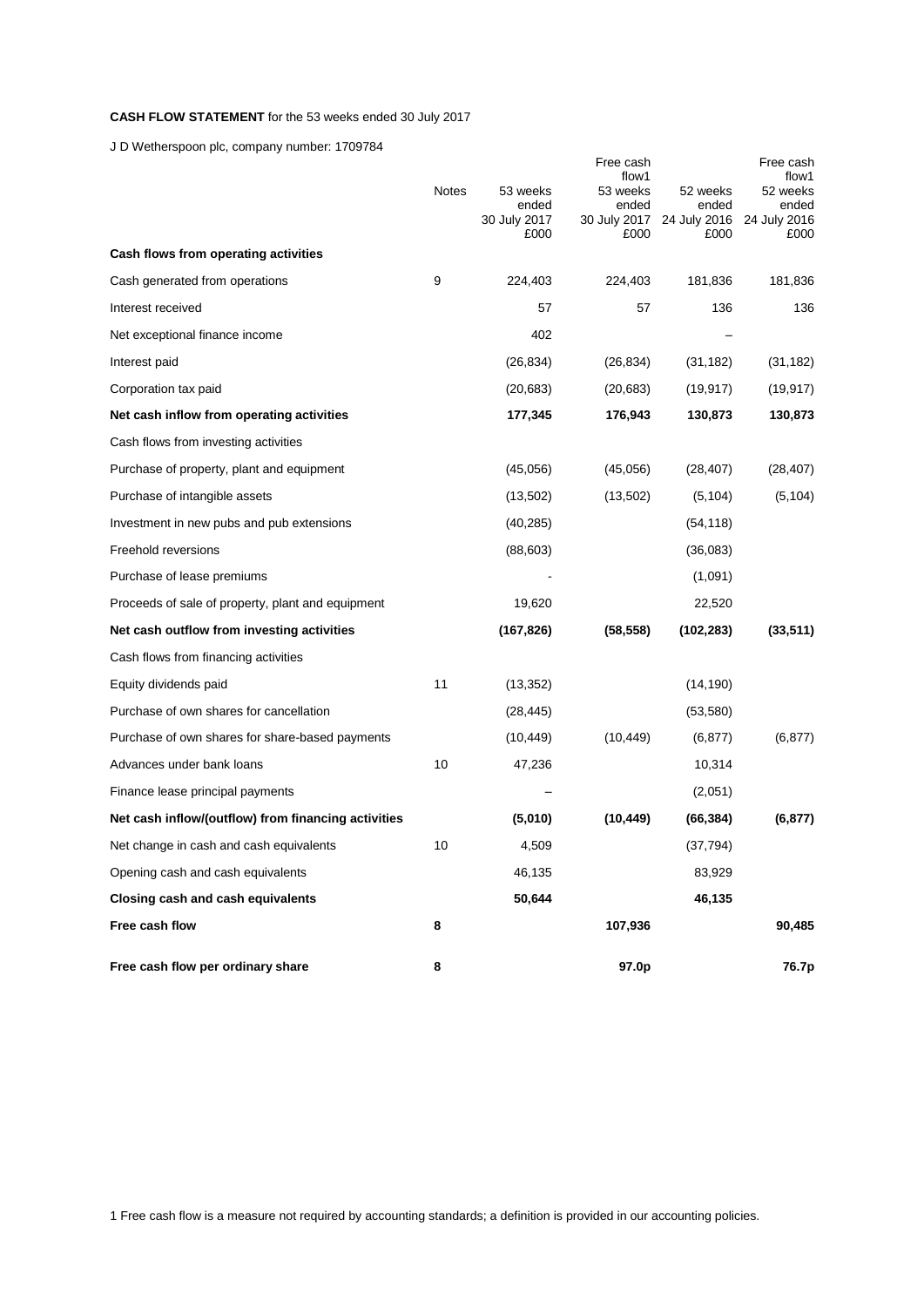## **BALANCE SHEET** as at 30 July 2017

J D Wetherspoon plc, company number: 1709784

| $\sigma$ by weakendpoon pic, company namber. Theorem | Notes | 30 July 2017<br>£000 | 24 July 2016<br>£000 |
|------------------------------------------------------|-------|----------------------|----------------------|
| <b>Assets</b>                                        |       |                      |                      |
| <b>Non-current assets</b>                            |       |                      |                      |
| Property, plant and equipment                        | 12    | 1,282,633            | 1,188,512            |
| Intangible assets                                    | 13    | 29,691               | 27,051               |
| Investment property                                  | 14    | 7,550                | 7,605                |
| Other non-current assets                             | 15    | 8,272                | 9,725                |
| Derivative financial instruments                     |       | 11,380               |                      |
| Deferred tax assets                                  | 7     | 6,612                | 11,426               |
| <b>Total non-current assets</b>                      |       | 1,346,138            | 1,244,319            |
| Assets held for sale                                 |       | 1,524                | 950                  |
| <b>Current assets</b>                                |       |                      |                      |
| Inventories                                          |       | 21,575               | 19,168               |
| Receivables                                          |       | 21,029               | 27,616               |
| Cash and cash equivalents                            |       | 50,644               | 46,135               |
| Total current assets                                 |       | 93,248               | 92,919               |
| <b>Total assets</b>                                  |       | 1,440,910            | 1,338,188            |
| Liabilities                                          |       |                      |                      |
| <b>Current liabilities</b>                           |       |                      |                      |
| <b>Borrowings</b>                                    |       | (17, 461)            | (112)                |
| Derivative financial instruments                     |       |                      | (79)                 |
| Trade and other payables                             |       | (313, 525)           | (266, 523)           |
| Current income tax liabilities                       |       | (12, 159)            | (8, 247)             |
| Provisions                                           |       | (5, 175)             | (4, 463)             |
| <b>Total current liabilities</b>                     |       | (348, 320)           | (279, 424)           |
| <b>Non-current liabilities</b>                       |       |                      |                      |
| <b>Borrowings</b>                                    |       | (729, 487)           | (696, 783)           |
| Derivative financial instruments                     |       | (50, 276)            | (63, 398)            |
| Deferred tax liabilities                             | 7     | (69, 731)            | (74, 441)            |
| Provisions                                           |       | (1,890)              | (3, 387)             |
| Other liabilities                                    |       | (12, 383)            | (13, 307)            |
| <b>Total non-current liabilities</b>                 |       | (863, 767)           | (851, 316)           |
| <b>Net assets</b>                                    |       | 228,823              | 207,448              |
| <b>Equity</b>                                        |       |                      |                      |
| Share capital                                        |       | 2,180                | 2,273                |
| Share premium account                                |       | 143,294              | 143,294              |
| Capital redemption reserve                           |       | 2,251                | 2,158                |
| Hedging reserve                                      |       | (32, 284)            | (52,051)             |
| Currency translation reserve<br>Retained earnings    |       | 4,899<br>108,483     | 2,340<br>109,434     |
| <b>Total equity</b>                                  |       | 228,823              | 207,448              |
|                                                      |       |                      |                      |

The financial statements approved by the board of directors and authorised for issue on 14 September 2017, are signed on its behalf by:

Director

John Hutson Ben Whitley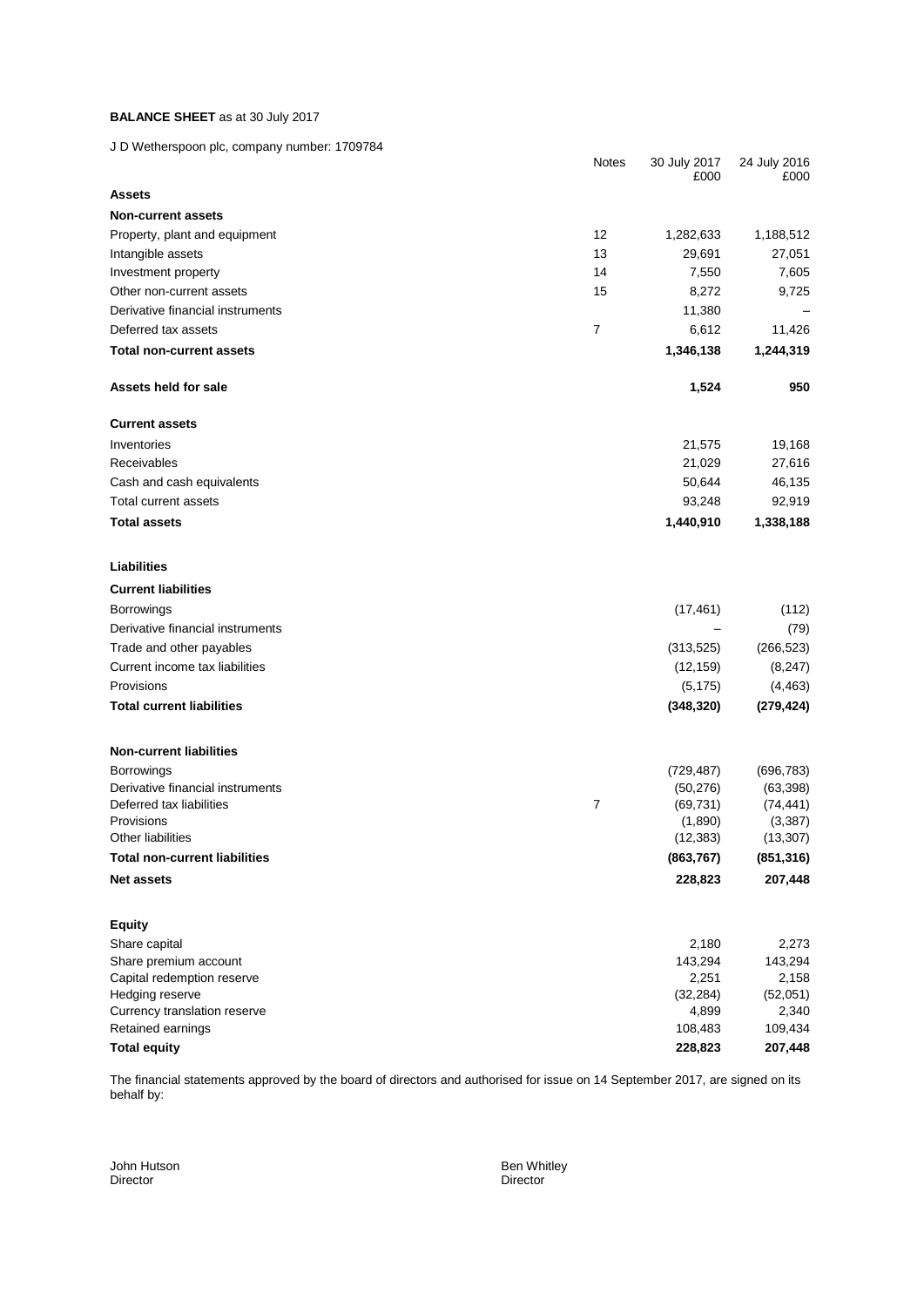## **STATEMENT OF CHANGES IN EQUITY**

J D Wetherspoon plc, company number: 1709784

|                                                 | Notes | Share   | Share         | Capital                       | Hedging        | Currency               | Retained        | Total                 |
|-------------------------------------------------|-------|---------|---------------|-------------------------------|----------------|------------------------|-----------------|-----------------------|
|                                                 |       | capital | account       | premium redemption<br>reserve | reserve        | translation<br>reserve | earnings        |                       |
|                                                 |       | £000    | £000          | £000                          | £000           | £000                   | £000            | £000                  |
| At 26 July 2015                                 |       | 2,387   | 143,294       |                               | 2,044 (31,979) | (2, 182)               | 109,329         | 222,893               |
| Total comprehensive income                      |       |         |               |                               | (20,072)       | 4,522                  | 50,949          | 35,399                |
| Profit for the year                             |       |         |               |                               |                |                        | 51,206          | 51,206                |
| Interest-rate swaps: cash flow hedges           |       |         |               |                               | (23, 504)      |                        |                 | (23, 504)             |
| Tax taken directly to comprehensive income      | 7     |         |               |                               | 3,432          |                        |                 | 3,432                 |
| Currency translation differences                |       |         |               |                               |                | 4,522                  | (257)           | 4,265                 |
| Purchase of own shares for cancellation         |       | (114)   |               | 114                           |                |                        | (39, 393)       | (39, 393)             |
| Share-based payment charges                     |       |         |               |                               |                |                        | 9,556           | 9,556                 |
| Tax on share-based payments                     |       |         |               |                               |                |                        | 60              | 60                    |
| Purchase of own shares for share-based payments |       |         |               |                               |                |                        | (6, 877)        | (6, 877)              |
| <b>Dividends</b>                                | 11    |         |               |                               |                |                        | (14, 190)       | (14, 190)             |
| At 24 July 2016                                 |       |         | 2,273 143,294 |                               | 2,158 (52,051) | 2,340                  | 109,434 207,448 |                       |
| Total comprehensive income                      |       |         |               |                               | 19,767         | 2,559                  | 55,604          | 77,930                |
| Profit for the year                             |       |         |               |                               |                |                        | 56,059          | 56,059                |
| Interest-rate swaps: cash flow hedges           |       |         |               |                               | 24,581         |                        |                 | 24,581                |
| Tax taken directly to comprehensive income      | 7     |         |               |                               | (4, 814)       |                        |                 | (4, 814)              |
| Currency translation differences                |       |         |               |                               |                | 2,559                  | (455)           | 2,104                 |
| Purchase of own shares for cancellation         |       | (93)    |               | 93                            |                |                        | (43, 887)       | (43, 887)             |
| Share-based payment charges                     |       |         |               |                               |                |                        | 10,711          | 10,711                |
| Tax on share-based payments                     |       |         |               |                               |                |                        | 422             | 422                   |
| Purchase of own shares for share-based payments |       |         |               |                               |                |                        | (10, 449)       | (10, 449)             |
| <b>Dividends</b>                                | 11    |         |               |                               |                |                        |                 | $(13,352)$ $(13,352)$ |
| At 30 July 2017                                 |       |         | 2,180 143,294 |                               | 2,251 (32,284) | 4,899                  | 108,483 228,823 |                       |

The balance classified as share capital represents proceeds arising on issue of the company's equity share capital, comprising 2p ordinary shares and the cancellation of shares repurchased by the company.

The capital redemption reserve increased owing to the repurchase of a number of shares in the year.

Shares acquired in relation to the employee Share Incentive Plan and the Deferred Bonus Scheme are held in trust, until such time as the awards vest. At 30 July 2017, the number of shares held in trust was 2,458,000 (2016: 2,485,848), with a nominal value of £49,160 (2016: £49,717) and a market value of £25,071,600 (2016: £20,035,935) and are included in retained earnings.

During the year, 4,656,300 shares were repurchased by the company for cancellation, representing approximately 4.1% of the issued share capital, at a cost of £43.9m, including stamp duty, representing an average cost per share of 943p. At the year end, the company had a liability for share purchases of £15.5m, which will be settled during the current year, ended 29 July 2018.

Hedging gain/loss arises from the movement of fair value in the company's financial derivative instruments, in line with the accounting policy.

The currency translation reserve contains the accumulated currency gains and losses on the long-term financing and balance sheet translation of the overseas branch. The currency translation difference reported in retained earnings is the restatement of the opening reserves in the overseas branch at the current year end currency exchange rate.

As at 30 July 2017, the company had distributable reserves of £76.2m (2016: £57.4m).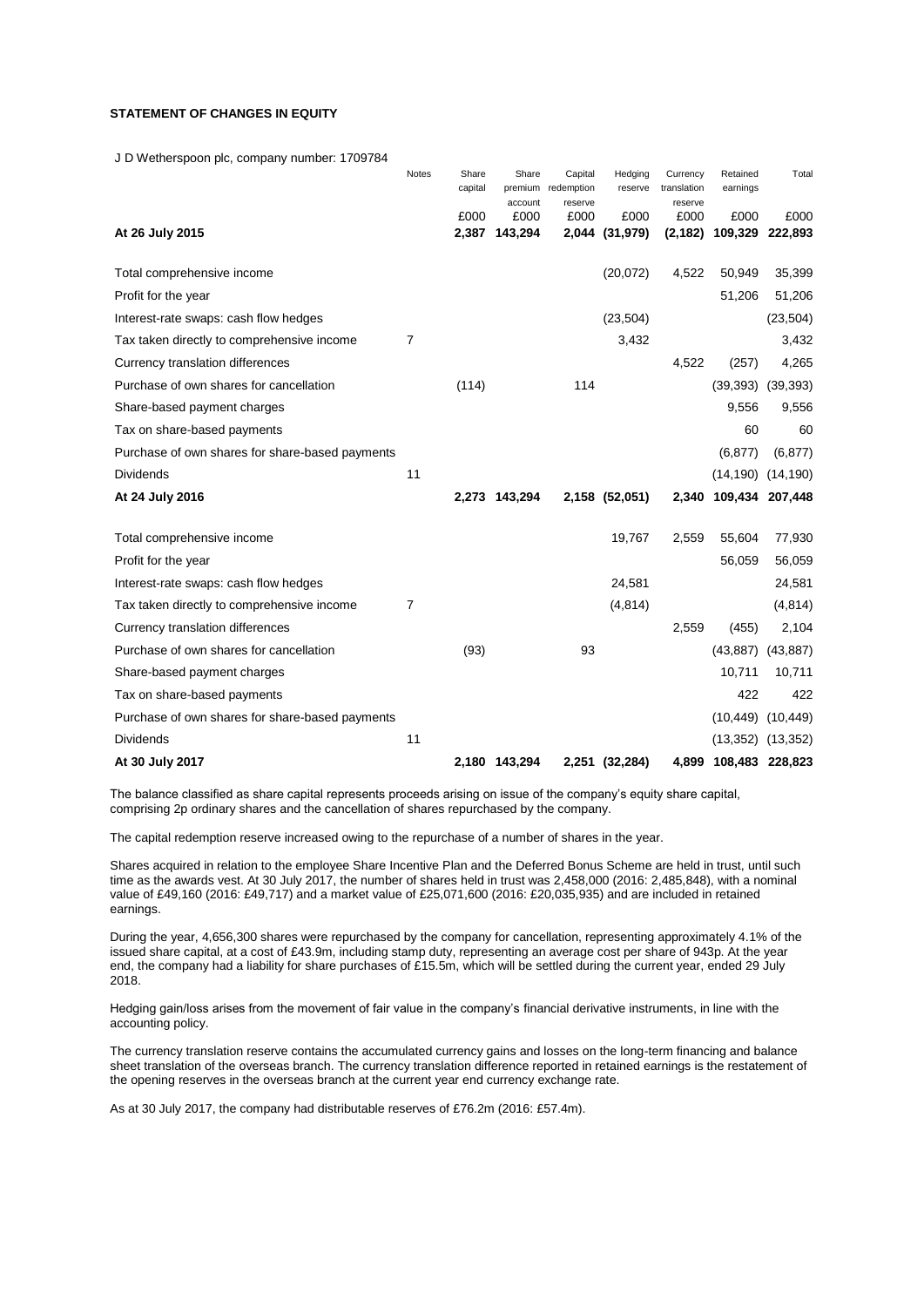## **NOTES TO THE FINANCIAL STATEMENTS**

## **1. Revenue**

## Revenue disclosed in the income statement is analysed as follows:

|                                                          | 53 weeks<br>ended<br>30 July<br>2017<br>£000 | 52 weeks<br>ended<br>24 July<br>2016<br>£000 |
|----------------------------------------------------------|----------------------------------------------|----------------------------------------------|
| Sales of food, beverages, hotel rooms and machine income | 1,660,750                                    | 1,595,197                                    |
| 2. Operating profit – analysis of costs by nature        |                                              |                                              |
| This is stated after charging/(crediting):               |                                              |                                              |
|                                                          | 53 weeks                                     | 52 weeks                                     |
|                                                          | ended                                        | ended                                        |
|                                                          | 30 July<br>2017                              | 24 July<br>2016                              |
|                                                          | £000                                         | £000                                         |
| Concession rental payments                               | 24,784                                       | 21,971                                       |
| Minimum operating lease payments                         | 44,828                                       | 51,260                                       |
| Repairs and maintenance                                  | 66,219                                       | 54,924                                       |
| Net rent receivable                                      | (1, 422)                                     | (1,496)                                      |
| Share-based payments (note 5)                            | 10,711                                       | 9,556                                        |
| Depreciation of property, plant and equipment (note 12)  | 66,483                                       | 65,297                                       |
| Amortisation of intangible assets (note 13)              | 6,931                                        | 5,949                                        |
| Depreciation of investment properties (note 14)          | 55                                           | 62                                           |
| Amortisation of other non-current assets (note 15)       | 400                                          | 904                                          |
| Auditors' remuneration                                   | 53 weeks                                     | 52 weeks                                     |
|                                                          | ended                                        | ended                                        |
|                                                          | 30 July<br>2017                              | 24 July<br>2016                              |
|                                                          | £000                                         | £000                                         |
| Fees payable for the audit of the financial statements   | 197                                          | 186                                          |
| Fees payable for other services:                         |                                              |                                              |
| - assurance services                                     | 32                                           | 31                                           |
| Total auditors' fees                                     | 229                                          | 217                                          |
| Analysis of continuing operations                        | 53 weeks                                     | 52 weeks                                     |
|                                                          | ended                                        | ended                                        |
|                                                          | 30 July<br>2017                              | 24 July<br>2016                              |
|                                                          | £000                                         | £000                                         |
| Revenue                                                  | 1,660,750                                    | 1,595,197                                    |
| Cost of sales                                            | (1,470,273)                                  | (1,432,400)                                  |
| Gross profit                                             | 190,477                                      | 162,797                                      |
| Administration costs                                     | (61, 969)                                    | (53,070)                                     |
| Operating profit after exceptional items                 | 128,508                                      | 109,727                                      |

Included within cost of sales is £597.8m (2016: £596.3m) related to cost of inventory recognised as expense.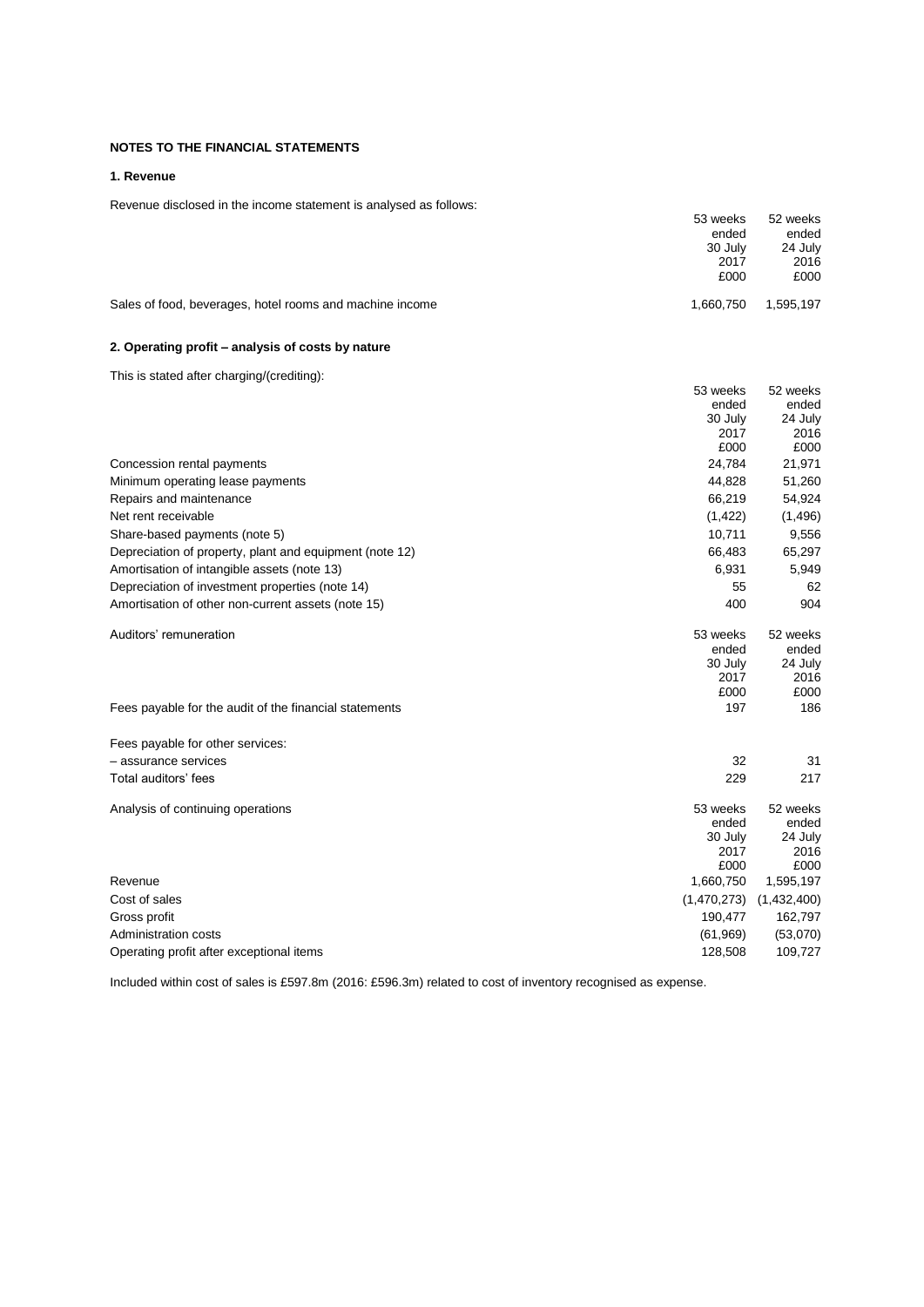## **3. Property (gains)/losses**

|                                             | 53 weeks<br>ended | 53 weeks<br>ended | 53 weeks<br>ended       | 52 weeks<br>ended | 52 weeks<br>ended         | 52 weeks<br>ended |
|---------------------------------------------|-------------------|-------------------|-------------------------|-------------------|---------------------------|-------------------|
|                                             | 30 July 2017      | 30 July 2017      | 30 July 2017            | 24 July<br>2016   | 24 July<br>2016           | 24 July<br>2016   |
|                                             | <b>Before</b>     | Exceptional       | After                   |                   | <b>Before Exceptional</b> | After             |
|                                             | exceptional       | items             | exceptional exceptional |                   |                           | items exceptional |
|                                             | items             | (note 4)          | items                   | items             | (note 4)                  | items             |
|                                             | £000              | £000              | £000                    | £000              | £000                      | £000              |
|                                             |                   |                   |                         |                   |                           |                   |
| Disposal of fixed assets                    | (615)             | 15,099            | 14,484                  | (4,866)           | 7,328                     | 2,462             |
| Additional costs of disposal                | 25                | 3,262             | 3,287                   | 63                | 1,149                     | 1,212             |
| Impairment of property, plant and equipment |                   | 7,607             | 7,607                   | -                 | 4.809                     | 4,809             |
| Impairment of intangible assets             |                   |                   |                         |                   | 239                       | 239               |
| Impairment of other assets                  |                   | 180               | 180                     |                   | 491                       | 491               |
| Onerous lease provision                     |                   | 720               | 720                     |                   | 545                       | 545               |
| Other property gains                        | (2,217)           |                   | (2, 217)                | (532)             |                           | (532)             |
| Total property (gains)/losses               | (2,807)           | 26,868            | 24,061                  | (5, 335)          | 14.561                    | 9,226             |

## **4. Exceptional items**

|                                               | 53 weeks | 52 weeks |
|-----------------------------------------------|----------|----------|
|                                               | ended    | ended    |
|                                               | 30 July  | 24 July  |
|                                               | 2017     | 2016     |
| <b>Exceptional property losses</b>            | £000     | £000     |
| Disposal programme                            |          |          |
| Loss on disposal of pubs                      | 18,361   | 8,477    |
| Impairment property plant and equipment       | 5,943    | 2,885    |
| Impairment of other non-current assets        | 141      | 491      |
| Onerous lease reversal                        | (1, 319) | (427)    |
|                                               |          | 944      |
| Onerous lease provision                       | 1,659    |          |
|                                               | 24,785   | 12,370   |
| Other property losses                         |          |          |
| Impairment of property, plant and equipment   | 1,664    | 1,924    |
| Impairment of other non-current assets        | 39       |          |
| Impairment of intangible assets               |          | 239      |
| Onerous lease reversal                        | (696)    | (949)    |
| Onerous lease provision                       | 1,076    | 977      |
|                                               | 2,083    | 2,191    |
| Total exceptional property losses             | 26,868   | 14,561   |
| Other exceptional items                       |          |          |
| Net exceptional finance income                | (402)    |          |
|                                               | (402)    |          |
| Total pre-tax exceptional items               | 26,466   | 14,561   |
| Exceptional tax                               |          |          |
| Exceptional tax items - deferred tax (note 7) | (4, 155) | (8, 363) |
| Tax effect on exceptional items               | (1,386)  | (483)    |
| Total exceptional tax                         | (5,541)  | (8, 846) |
|                                               |          |          |
| Total exceptional items                       | 20,925   | 5,715    |

Disposal programme

The company has offered several of its sites for sale. At the year end, 45 (2016: 29) sites had been sold, including sites which were closed in the previous year, five were classified as held for sale and an additional three (2016: nine) sites have been closed and remain unsold as part of the disposal programme.

In the table above, the costs classified as loss on disposal are the losses on sold sites and associated costs to sale.

An impairment of £6,084,000 has been recognised for pubs which have been closed or were in the process of being closed at the year end.

The onerous lease provision relates to sites which have been closed and made available for sale. A provision has been raised to cover the rental costs for the estimated period required to dispose of the sites.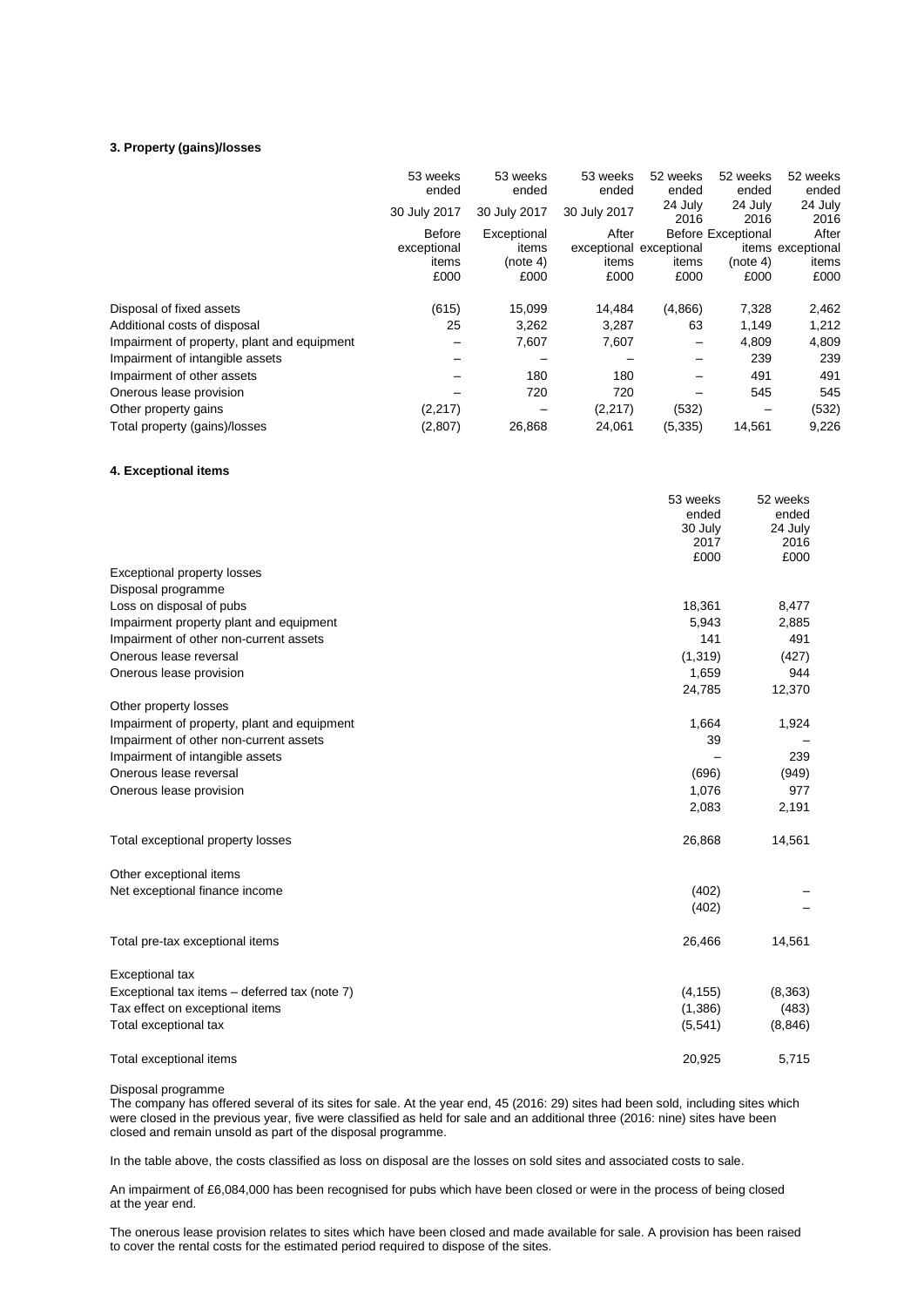#### **4. Exceptional items (continued)**

#### Other property losses

Property impairment relates to the situation in which, owing to poor trading performance, pubs are unlikely to generate sufficient cash in the future to justify their current book value. In the year, an exceptional charge of £1,703,000 (2016: £2,163,000) was incurred in respect of the impairment of assets as required under IAS 36. This comprises an impairment charge of £2,530,000 (2016: £2,513,000), offset by impairment reversals of £827,000 (2016: £350,000).

The onerous lease provision relates to pubs for which future trading profits, or income from subleases, are not expected to cover the rent. The provision takes several factors into account, including the expected future profitability of the pub and also the amount estimated as payable on surrender of the lease, where this is a likely outcome. In the year, £380,000 (2016: £28,000) was charged net in respect of onerous leases.

All exceptional items listed above generated a net cash inflow of £12,214,000 (2016: inflow of £13,959,000).

#### Exceptional finance income

During the year, the company transferred two of its interest-rate swaps to other banks. Transferring the swaps has not changed, in any way, the terms, conditions or future cash flows of the swaps. The bank which originally issued the swaps paid the company £402,000 compensation for agreeing to the transfer.

#### **5. Employee benefits expenses**

|                                                               | 53 weeks | 52 weeks |
|---------------------------------------------------------------|----------|----------|
|                                                               | ended    | ended    |
|                                                               | 30 July  | 24 July  |
|                                                               | 2017     | 2016     |
|                                                               | £000     | £000     |
| Wages and salaries                                            | 475,420  | 454,955  |
| Social Security costs                                         | 31,211   | 27,766   |
| Other pension costs                                           | 3,696    | 3,718    |
| Share-based payments                                          | 10.711   | 9,556    |
|                                                               | 521,038  | 495,995  |
| Directors' emoluments                                         | 2017     | 2016     |
|                                                               | £000     | £000     |
| Aggregate emoluments                                          | 2,128    | 1,651    |
| Aggregate amount receivable under long-term incentive schemes | 1,387    | 393      |
| Company contributions to money purchase pension scheme        | 155      | 80       |
|                                                               | 3,670    | 2,124    |

The totals below relate to the monthly average number of employees during the year, not the total number of employees at the end of the year (including directors on a service contract).

|                           | 2017          | 2016   |
|---------------------------|---------------|--------|
|                           | <b>Number</b> | Number |
| Full-time equivalents     |               |        |
| Managerial/administration | 3,880         | 4,274  |
| Hourly paid staff         | 18,900        | 18,774 |
|                           | 22,780        | 23,048 |
|                           | 2017          | 2016   |
|                           | Number        | Number |
| Total employees           |               |        |
| Managerial/administration | 4,309         | 4,719  |
| Hourly paid staff         | 32,241        | 31,959 |
|                           | 36,550        | 36,678 |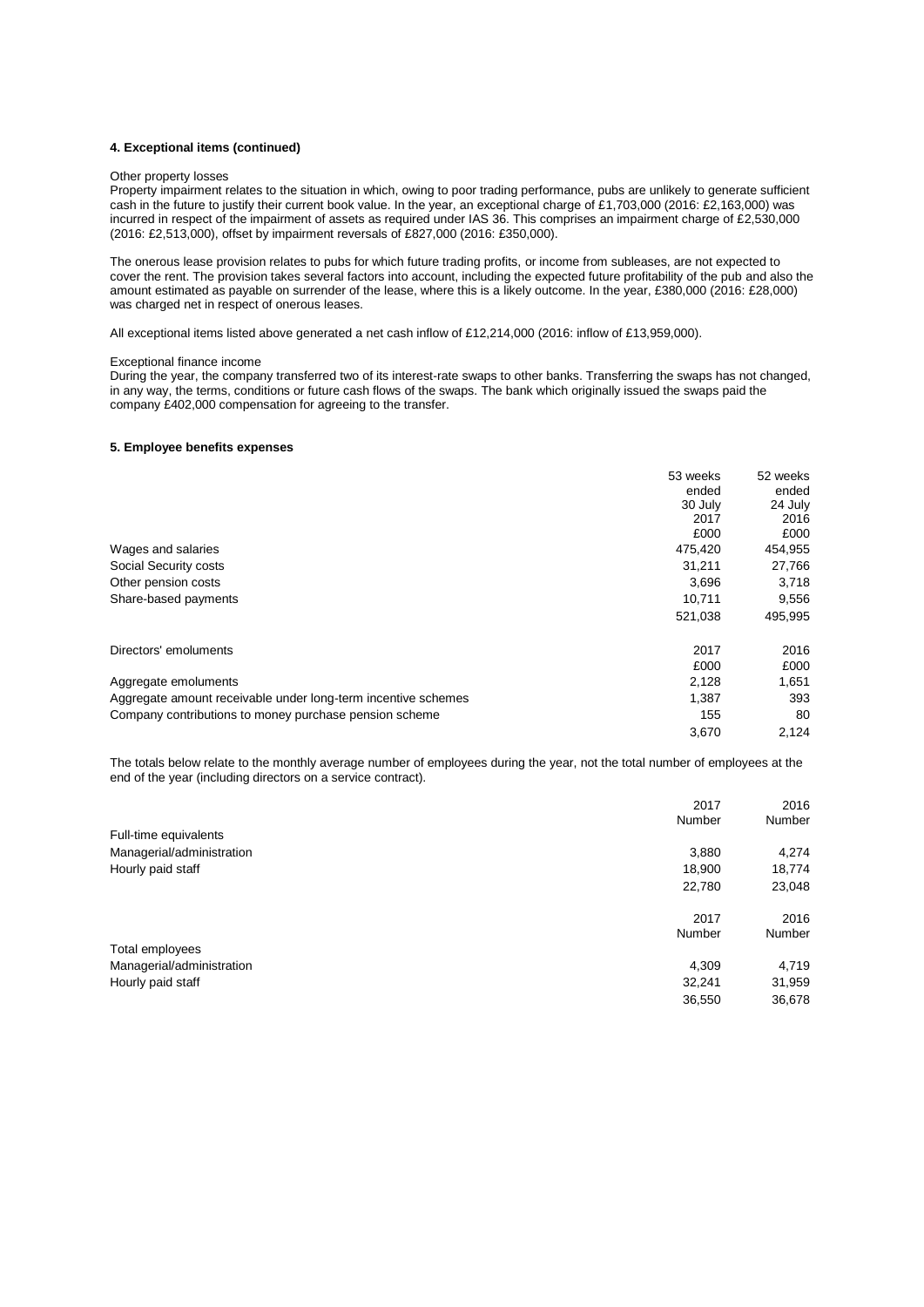#### **5. Employee benefits expenses (continued)**

The shares awarded as part of the above schemes are based on the cash value of the bonuses at the date of the awards. These awards vest over three years – with their cost spread equally over their three-year life. The share-based payment charge above represents the annual cost of bonuses awarded over the past three years. All awards are settled in equity.

The company operates two share-based compensation plans. In both schemes, the fair values of the shares granted are determined by reference to the share price at the date of the award. The shares vest at a £Nil exercise price – and there are no market-based conditions to the shares which affect their ability to vest.

| Share-based payments                                       | 53 weeks<br>ended<br>30 July<br>2017 | 52 weeks<br>ended<br>24 July<br>2016 |
|------------------------------------------------------------|--------------------------------------|--------------------------------------|
| Shares awarded during the year (shares)                    | 1.550.377                            | 2,099,842                            |
| Average price of shares awarded (pence)                    | 935.91                               | 708.40                               |
| Market value of shares vested during the year (£000)       | 9.696                                | 10.731                               |
| Total liability of the share based payments schemes (£000) | 14.540                               | 12.582                               |

#### **6. Finance income and costs**

|                                               | 53 weeks | 52 weeks |
|-----------------------------------------------|----------|----------|
|                                               | ended    | ended    |
|                                               | 30 July  | 24 July  |
|                                               | 2017     | 2016     |
|                                               | £000     | £000     |
| Finance costs                                 |          |          |
| Interest payable on bank loans and overdrafts | 17,273   | 18,893   |
| Amortisation of bank loan issue costs         | 2,817    | 3,595    |
| Interest payable on swaps                     | 8,450    | 12,039   |
| Interest payable on other loans               | 17       | 41       |
| Total finance costs                           | 28,557   | 34,568   |
| Bank interest receivable                      | (72)     | (116)    |
| Total finance income                          | (72)     | (116)    |
| Net finance costs before exceptionals         | 28,485   | 34,452   |
| Exceptional bank interest receivable          | (402)    |          |
| Net finance costs after exceptionals          | 28,083   | 34,452   |

The net finance costs during the year decreased from £34.5m to £28.1m. The finance costs in the income statement were covered 4.6 times (2016: 3.3 times) by earnings before interest and tax, before exceptional items.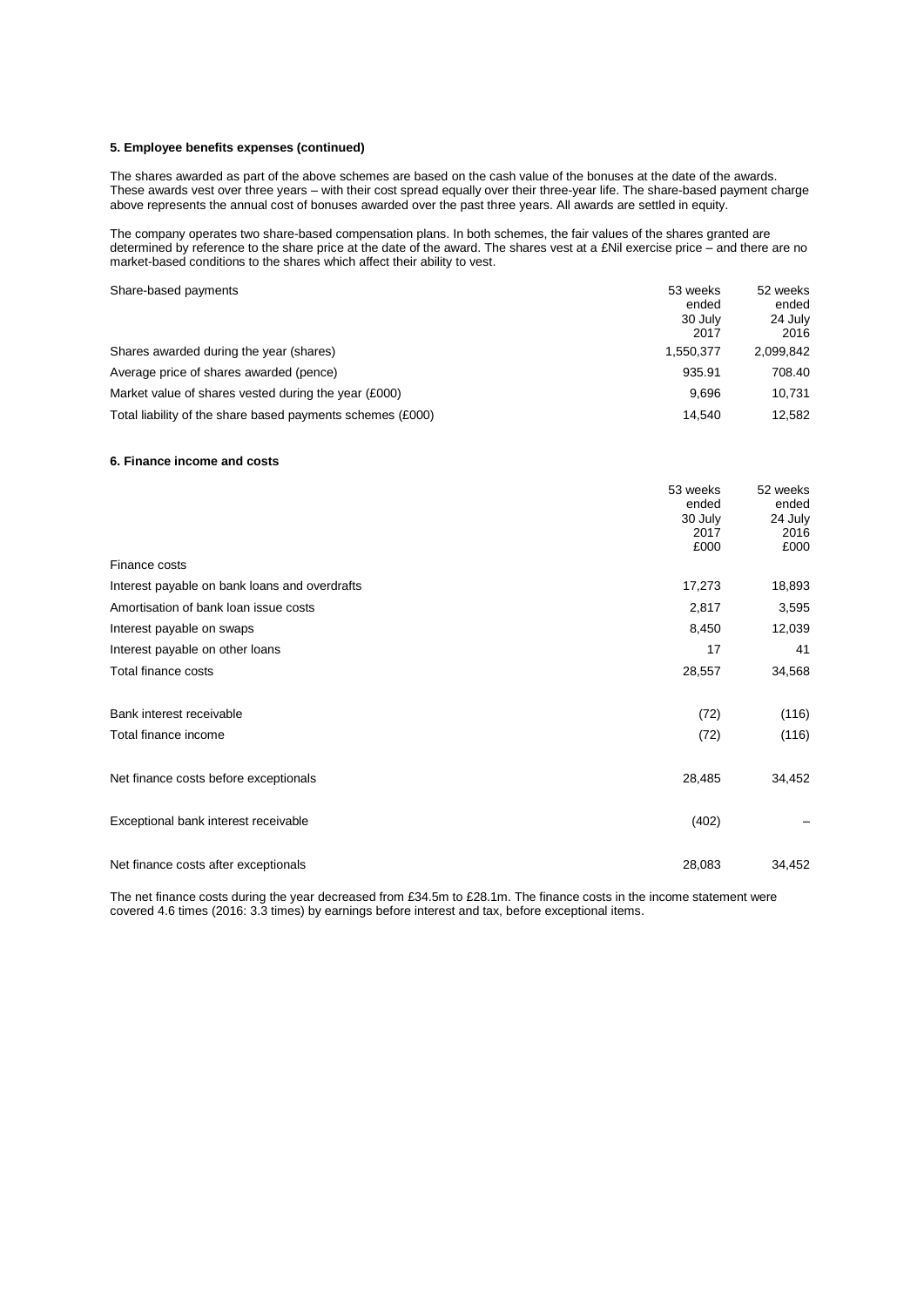## **7. Income tax expense**

Tax on profit on ordinary activities

The standard rate of corporation tax in the UK is 19.67%. The company's profits for the accounting period are taxed at an effective rate of 19.67% (2016: 20%).

|                                    | 53 weeks      | 53 weeks         | 53 weeks      | 52 weeks                | 52 weeks                  | 52 weeks          |
|------------------------------------|---------------|------------------|---------------|-------------------------|---------------------------|-------------------|
|                                    | ended         | ended            | ended         | ended                   | ended                     | ended             |
|                                    | 30 July 2017  | 30 July 2017     | 30 July 2017  | 24 July<br>2016         | 24 July<br>2016           | 24 July<br>2016   |
|                                    | <b>Before</b> | Exceptional      | After         |                         | <b>Before Exceptional</b> | After             |
|                                    | exceptional   | items            |               | exceptional exceptional |                           | items exceptional |
|                                    | items<br>£000 | (note 4)<br>£000 | items<br>£000 | items<br>£000           | (note 4)<br>£000          | items<br>£000     |
| Taken through income statement     |               |                  |               |                         |                           |                   |
|                                    |               |                  |               |                         |                           |                   |
| Current income tax:                |               |                  |               |                         |                           |                   |
| Current income tax charge          | 24,837        | 161              | 24,998        | 19,382                  | (75)                      | 19,307            |
| Previous period adjustment         | (246)         | $\equiv$         | (246)         | (1,035)                 | $\qquad \qquad -$         | (1,035)           |
| Total current income tax           | 24,591        | 161              | 24,752        | 18,347                  | (75)                      | 18,272            |
| Deferred tax:                      |               |                  |               |                         |                           |                   |
| Temporary differences              | 1,103         | (1, 547)         | (444)         | 4,205                   | (408)                     | 3,797             |
| Previous period adjustment         | 152           |                  | 152           | 1,137                   |                           | 1,137             |
| Impact of change in UK tax rate    |               | (4, 155)         | (4, 155)      |                         | (8, 363)                  | (8, 363)          |
| Total deferred tax                 | 1,255         | (5,702)          | (4, 447)      | 5,342                   | (8,771)                   | (3, 429)          |
|                                    |               |                  |               |                         |                           |                   |
| Tax charge/(credit)                | 25,846        | (5,541)          | 20,305        | 23,689                  | (8, 846)                  | 14,843            |
|                                    | 53 weeks      | 53 weeks         | 53 weeks      | 52 weeks                | 52 weeks                  | 52 weeks          |
|                                    | ended         | ended            | ended         | ended                   | ended                     | ended             |
|                                    |               |                  |               | 24 July                 | 24 July                   | 24 July           |
|                                    | 30 July 2017  | 30 July 2017     | 30 July 2017  | 2016                    | 2016                      | 2016              |
|                                    | <b>Before</b> | Exceptional      | After         |                         | <b>Before Exceptional</b> | After             |
|                                    | exceptional   | items            |               | exceptional exceptional |                           | items exceptional |
|                                    | items         | (note 4)         | items         | items                   | (note 4)                  | items             |
|                                    | £000          | £000             | £000          | £000                    | £000                      | £000              |
| Taken through equity               |               |                  |               |                         |                           |                   |
| Tax on share-based payments        |               |                  |               |                         |                           |                   |
| Current tax                        | (159)         |                  | (159)         | (159)                   |                           | (159)             |
| Deferred tax                       | (263)         |                  | (263)         | 99                      |                           | 99                |
| Tax credit                         | (422)         |                  | (422)         | (60)                    |                           | (60)              |
|                                    | 53 weeks      | 53 weeks         | 53 weeks      | 52 weeks                | 52 weeks                  | 52 weeks          |
|                                    | ended         | ended            | ended         | ended                   | ended                     | ended             |
|                                    |               |                  |               | 24 July                 | 24 July                   | 24 July           |
|                                    | 30 July 2017  | 30 July 2017     | 30 July 2017  | 2016                    | 2016                      | 2016              |
|                                    | <b>Before</b> | Exceptional      | After         |                         | <b>Before Exceptional</b> | After             |
|                                    | exceptional   | items            |               | exceptional exceptional |                           | items exceptional |
|                                    | items         | (note 4)         | items         | items                   | (note 4)                  | items             |
|                                    | £000          | £000             | £000          | £000                    | £000                      | £000              |
| Taken through comprehensive income |               |                  |               |                         |                           |                   |
| Deferred tax charge on swaps       | 4,835         |                  | 4,835         | (4,701)                 |                           | (4,701)           |
| Impact of change in UK tax rate    | (21)          |                  | (21)          | 1,269                   |                           | 1,269             |
| Tax charge/(credit)                | 4,814         |                  | 4,814         | (3, 432)                |                           | (3, 432)          |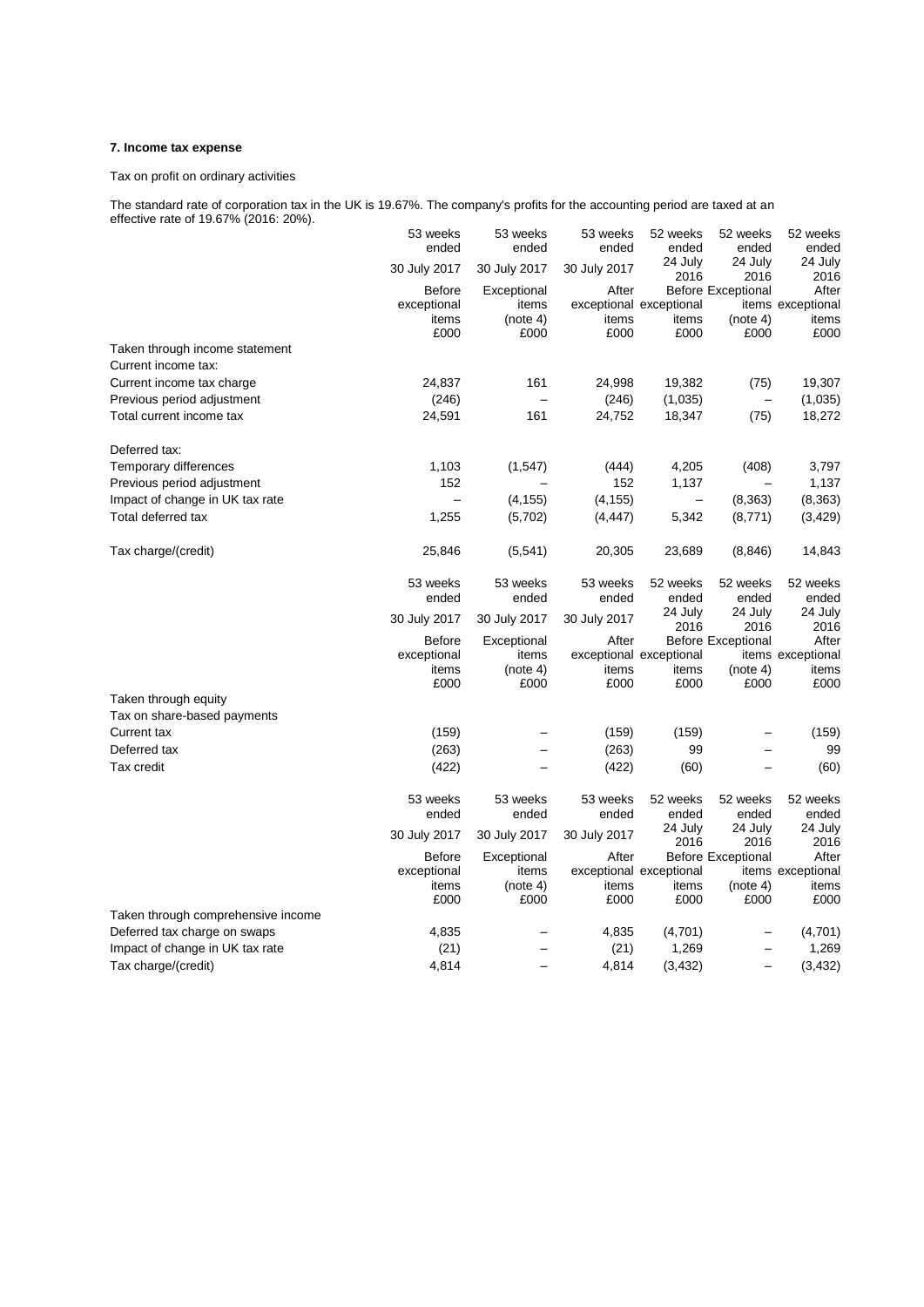## **7. Income tax expense (continued)**

(b) Reconciliation of the total tax charge

The tax expense after exceptional items in the income statement for the year is higher (2016: higher) than the standard rate of corporation tax in the UK of 19.67% (2016: 20%), owing largely to less expenditure qualifying for capital allowances. On 6 September 2016, the UK corporate tax rate of 17% for 1 April 2020 onwards was substantively enacted. As a result, the deferred tax liability (which predominantly unwinds in periods on or after 1 April 2020) has been remeasured from 18% to 17%. This has resulted in a one-off credit of £4.2m. The differences are reconciled below:

|                                                            | 53 weeks      | 53 weeks     | 52 weeks      | 52 weeks     |
|------------------------------------------------------------|---------------|--------------|---------------|--------------|
|                                                            | ended         | ended        | ended         | ended        |
|                                                            | 30 July 2017  | 30 July 2017 | 24 July 2016  | 24 July 2016 |
|                                                            | <b>Before</b> | After        | <b>Before</b> | After        |
|                                                            | exceptional   | exceptional  | exceptional   | exceptional  |
|                                                            | items         | items        | items         | items        |
|                                                            | £000          | £000         | £000          | £000         |
| Profit before tax                                          | 102,830       | 76,364       | 80,610        | 66,049       |
| Profit multiplied by the UK standard rate of               | 20,227        | 15,021       | 16,122        | 13,210       |
|                                                            |               |              |               |              |
| corporation tax of 19.67% (2016: 20%)                      |               |              |               |              |
| Abortive acquisition costs and disposals                   | 228           | 228          | 123           | 123          |
| Other disallowables                                        | 1,004         | 2,520        | 215           | 1,197        |
| Other allowable deductions                                 | (83)          | (83)         | (112)         | (112)        |
| Capital gains - effects of reliefs                         | 252           | 102          |               |              |
| Non-qualifying depreciation                                | 4,302         | 6,737        | 6,081         | 7,528        |
| Deduction for shares and SIPs                              | (156)         | (137)        | 470           | 470          |
| Remeasurement of other balance sheet items                 | (188)         | (188)        |               |              |
| Unrecognised losses in overseas companies                  | 354           | 354          | 688           | 688          |
| Adjustment in respect of change in tax rate – current year |               | (4, 155)     |               | (8, 363)     |
| Previous year adjustment – current tax                     | (246)         | (246)        | (1,035)       | (1,035)      |
| Previous year adjustment – deferred tax                    | 152           | 152          | 1,137         | 1,137        |
| Total tax expense reported in the income statement         | 25,846        | 20,305       | 23,689        | 14,843       |

(c) Deferred tax

The deferred tax in the balance sheet is as follows:

The Finance Act 2015 included legislation to reduce the main rate of corporation tax to 19% for the financial years beginning 1 April 2017, 1 April 2018 and 1 April 2019. The Finance Act 2016 reduced the rate further to 17% for the financial year beginning 1 April 2020.

These changes have been substantively enacted at the balance sheet date and are consequently included in these financial statements. The effect of these changes is to reduce the net deferred tax liability by £4.2m.

| Deferred tax liabilities                                 |          | Accelerated        | Other         | Total    |
|----------------------------------------------------------|----------|--------------------|---------------|----------|
|                                                          |          | tax                | temporary     |          |
|                                                          |          | depreciation       | differences   |          |
|                                                          |          | £000               | £000          | £000     |
| At 24 July 2016                                          |          | 73,957             | 3,281         | 77,238   |
| Previous year movement posted to the income statement    |          | 515                | (253)         | 262      |
| Movement during year posted to the income statement      |          | (48)               | 858           | 810      |
| Impact of tax rate change posted to the income statement |          | (4, 131)           | (285)         | (4, 416) |
| At 30 July 2017                                          |          | 70,293             | 3,601         | 73,894   |
| Deferred tax assets                                      | Share    | Capital            | Interest-rate | Total    |
|                                                          | based    | losses             | swaps         |          |
|                                                          | payments | carried<br>forward |               |          |
|                                                          | £000     | £000               | £000          | £000     |
| At 24 July 2016                                          | 1,137    | 1,660              | 11,426        | 14,223   |
| Previous year movement posted to the income statement    |          | 110                |               | 110      |
| Movement during year posted to the income statement      | 57       | 1,197              |               | 1,254    |
| Impact of tax rate change posted to income statement     |          | (261)              |               | (261)    |
| Movement during year posted to comprehensive income      |          |                    | (4,835)       | (4,835)  |
| Impact of tax rate change posted to comprehensive income |          |                    | 21            | 21       |
| Movement during year posted to equity                    | 263      |                    |               | 263      |
| At 30 July 2017                                          | 1,457    | 2,706              | 6,612         | 10,775   |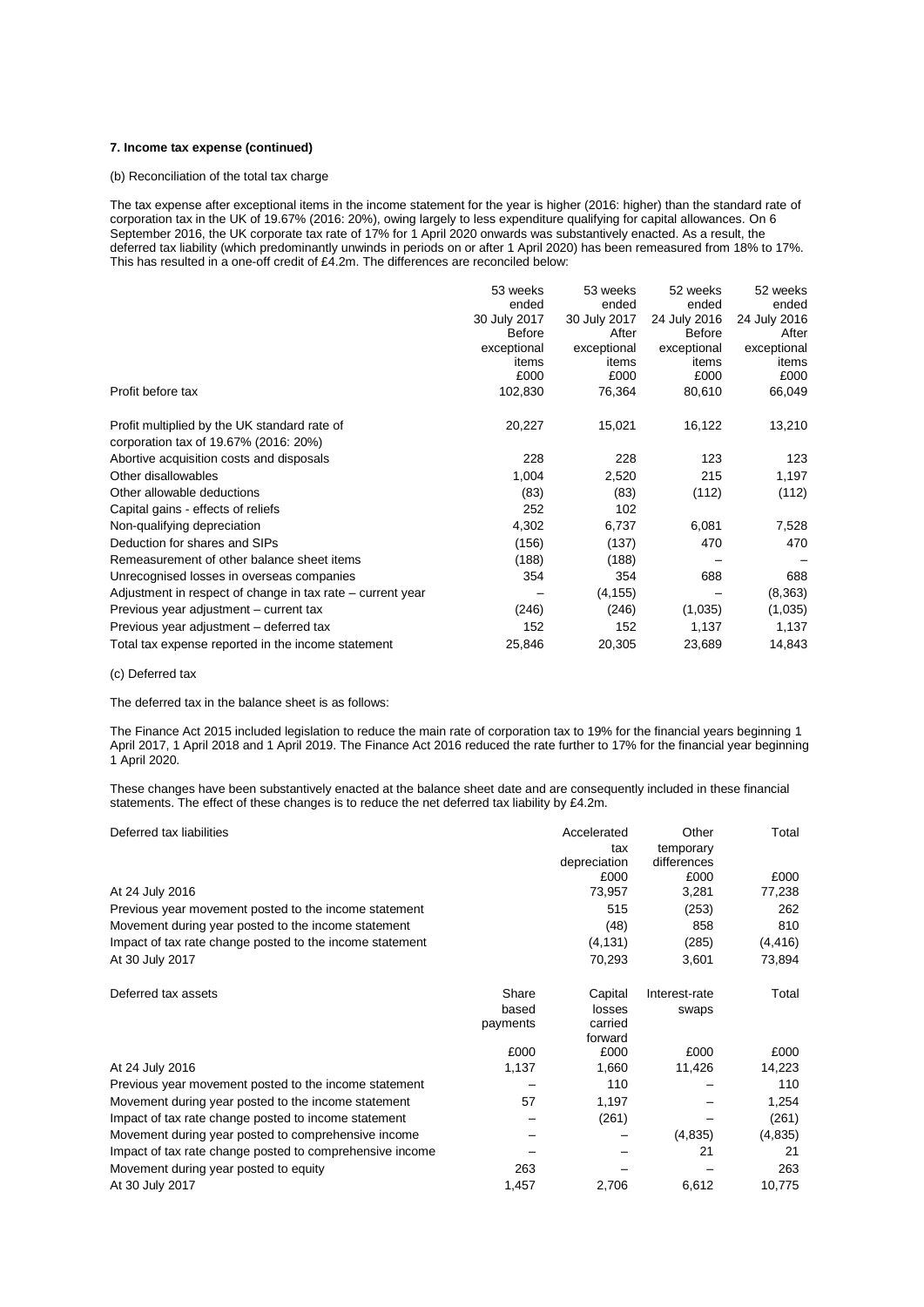## **7. Income tax expense (continued)**

Deferred tax assets and liabilities have been offset as follows:

|                                         | 2017     | 2016    |
|-----------------------------------------|----------|---------|
|                                         | £000     | £000    |
| Deferred tax liabilities                | 73.894   | 77,238  |
| Offset against deferred tax assets      | (4, 163) | (2,797) |
| Deferred tax liabilities                | 69.731   | 74.441  |
| Deferred tax assets                     | 10.775   | 14.223  |
| Offset against deferred tax liabilities | (4, 163) | (2,797) |
| Deferred tax asset                      | 6.612    | 11.426  |

As at 30 July 2017, there are potential deferred tax assets of £0.9m (2016: £0.7m); these are not being recognised, owing to insufficient certainty of recovery. This comprises a deferred tax asset of £1.0m, relating to losses (2016: £0.8m), less a deferred tax liability of £0.1m, relating to accelerated capital allowances (2016: £0.1m).

A deferred tax asset has been recognised in respect of the capital losses, as the company considers it more likely than not that profits will arise in the future which are capable of being relieved by the capital losses

## **8. Earnings and free cash flow per share**

Earnings per share are based on the weighted average number of shares in issue of 111,293,971 (2016: 117,898,893), including those held in trust in respect of employee share schemes. Earnings per share, calculated on this basis, are usually referred to as 'diluted', since all of the shares in issue are included.

Accounting standards refer to 'basic earnings' per share – these exclude those shares held in trust in respect of employee share schemes.

| Weighted average number of shares         | 53 weeks    | 52 weeks                |
|-------------------------------------------|-------------|-------------------------|
|                                           | ended       | ended                   |
|                                           | 30 July     | 24 July                 |
|                                           | 2017        | 2016                    |
| Shares in issue (used for diluted EPS)    |             | 111.293.971 117.898.893 |
| Shares held in trust                      | (2,500,717) | (2,854,697)             |
| Shares in issue less shares held in trust |             | 108,793,254 115,044,196 |

The weighted average number of shares held in trust for employee share schemes has been adjusted to exclude those shares which have vested yet remain in trust.

Earnings per share

| 53 weeks ended 30 July 2017                   | Profit   | <b>Basic EPS</b> | Diluted EPS |
|-----------------------------------------------|----------|------------------|-------------|
|                                               |          | pence per        | pence per   |
|                                               |          | ordinary         | ordinary    |
|                                               | £000     | share            | share       |
| Earnings (profit after tax)                   | 56,059   | 51.5             | 50.4        |
| Exclude effect of exceptional items after tax | 20,925   | 19.3             | 18.8        |
| Earnings before exceptional items             | 76,984   | 70.8             | 69.2        |
| Exclude effect of property gains/(losses)     | (2,807)  | (2.6)            | (2.6)       |
| Underlying earnings before exceptional items  | 74,177   | 68.2             | 66.6        |
| 52 weeks ended 24 July 2016                   | Profit   | <b>Basic EPS</b> | Diluted EPS |
|                                               |          | pence per        | pence per   |
|                                               |          | ordinary         | ordinary    |
|                                               | £000     | share            | share       |
| Earnings (profit after tax)                   | 51,206   | 44.5             | 43.4        |
| Exclude effect of exceptional items after tax | 5.715    | 5.0              | 4.9         |
| Earnings before exceptional items             | 56,921   | 49.5             | 48.3        |
| Exclude effect of property gains/(losses)     | (5, 335) | (4.7)            | (4.5)       |
| Underlying earnings before exceptional items  | 51,586   | 44.8             | 43.8        |

The diluted earnings per share before exceptional items have increased by 43.3% (2016: 2.8%).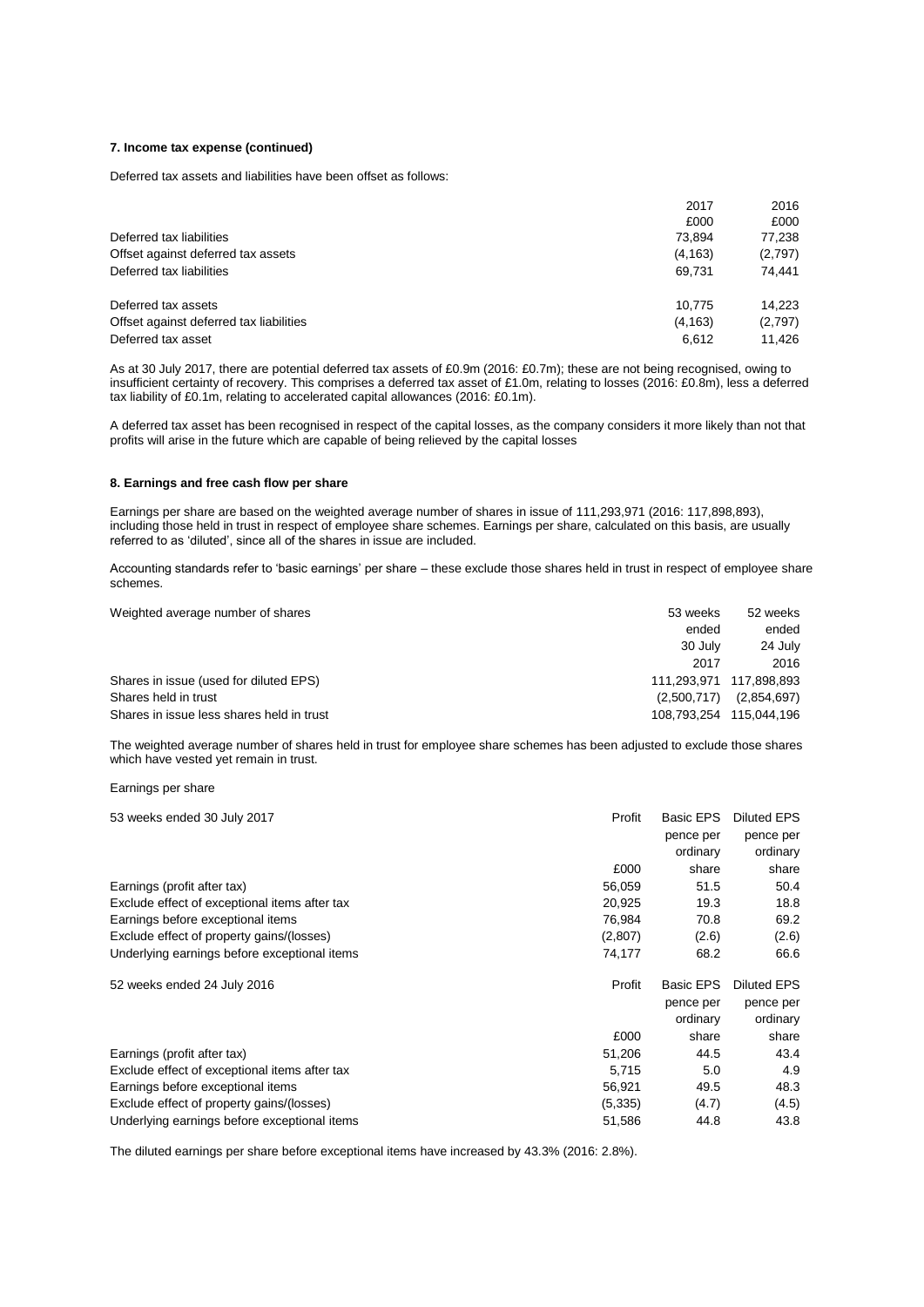## **8. Earnings and free cash flow per share (continued)**

#### Owners' earnings per share

Owners' earnings measure the earning attributable to shareholders from current activities adjusted for significant non-cash items and one-off items. Owners' earnings are calculated as profit before tax, exceptional items, depreciation and amortisation and property gains and losses less reinvestment in current properties and cash tax. Cash tax is defined as the current year current tax charge.

| 53 weeks ended 30 July 2017                                | Owner's   | <b>Basic EPS</b> | <b>Diluted EPS</b> |
|------------------------------------------------------------|-----------|------------------|--------------------|
|                                                            | Earnings  | pence per        | pence per          |
|                                                            |           | ordinary         | ordinary           |
|                                                            | £000      | share            | share              |
| Profit before tax and exceptional items (income statement) | 102,830   | 94.5             | 92.4               |
| Exclude depreciation and amortisation (note 2)             | 73.869    | 67.9             | 66.4               |
| Less reinvestment in current properties (see below)        | (65, 912) | (60.6)           | (59.2)             |
| Exclude property gains and losses (note 3)                 | (2,807)   | (2.6)            | (2.6)              |
| Less cash tax (note 7)                                     | (24, 837) | (22.8)           | (22.3)             |
| Owners' earnings                                           | 83,143    | 76.4             | 74.7               |
| 52 weeks ended 24 July 2016                                | Owner's   | <b>Basic EPS</b> | <b>Diluted EPS</b> |
|                                                            | Earnings  | pence per        | pence per          |
|                                                            |           | ordinary         | ordinary           |
|                                                            | £000      | share            | share              |
| Profit before tax and exceptional items (income statement) | 80,610    | 70.1             | 68.4               |
| Exclude depreciation and amortisation (note 2)             | 72,212    | 62.8             | 61.2               |
| Less reinvestment in current properties (see below)        | (33, 511) | (29.1)           | (28.4)             |
| Exclude property gains and losses (note 3)                 | (5, 335)  | (4.8)            | (4.6)              |
| Less cash tax (note 7)                                     | (19, 382) | (16.8)           | (16.4)             |
| Owners' earnings                                           | 94,594    | 82.2             | 80.2               |

The diluted owners' earnings per share decreased by 6.9% (2016: increased by 20.9%).

| Analysis of additions by type             | 53 weeks | 52 weeks |
|-------------------------------------------|----------|----------|
|                                           | ended    | ended    |
|                                           | 30 July  | 24 July  |
|                                           | 2017     | 2016     |
| Reinvestment in existing pubs             | 65.912   | 33,511   |
| Investment in new pubs and pub extensions | 46.894   | 60,611   |
| Freehold reversions                       | 95.326   | 36,083   |
|                                           | 208.132  | 130,205  |
| Analysis of additions by category         | 53 weeks | 52 weeks |
|                                           | ended    | ended    |
|                                           | 30 July  | 24 July  |
|                                           | 2017     | 2016     |
| Property, plant and equipment (note 12)   | 198,556  | 125,872  |
| Intangible assets (note 13)               | 9,576    | 3,243    |
| Other non-current assets (note 15)        |          | 1,090    |
|                                           | 208.132  | 130,205  |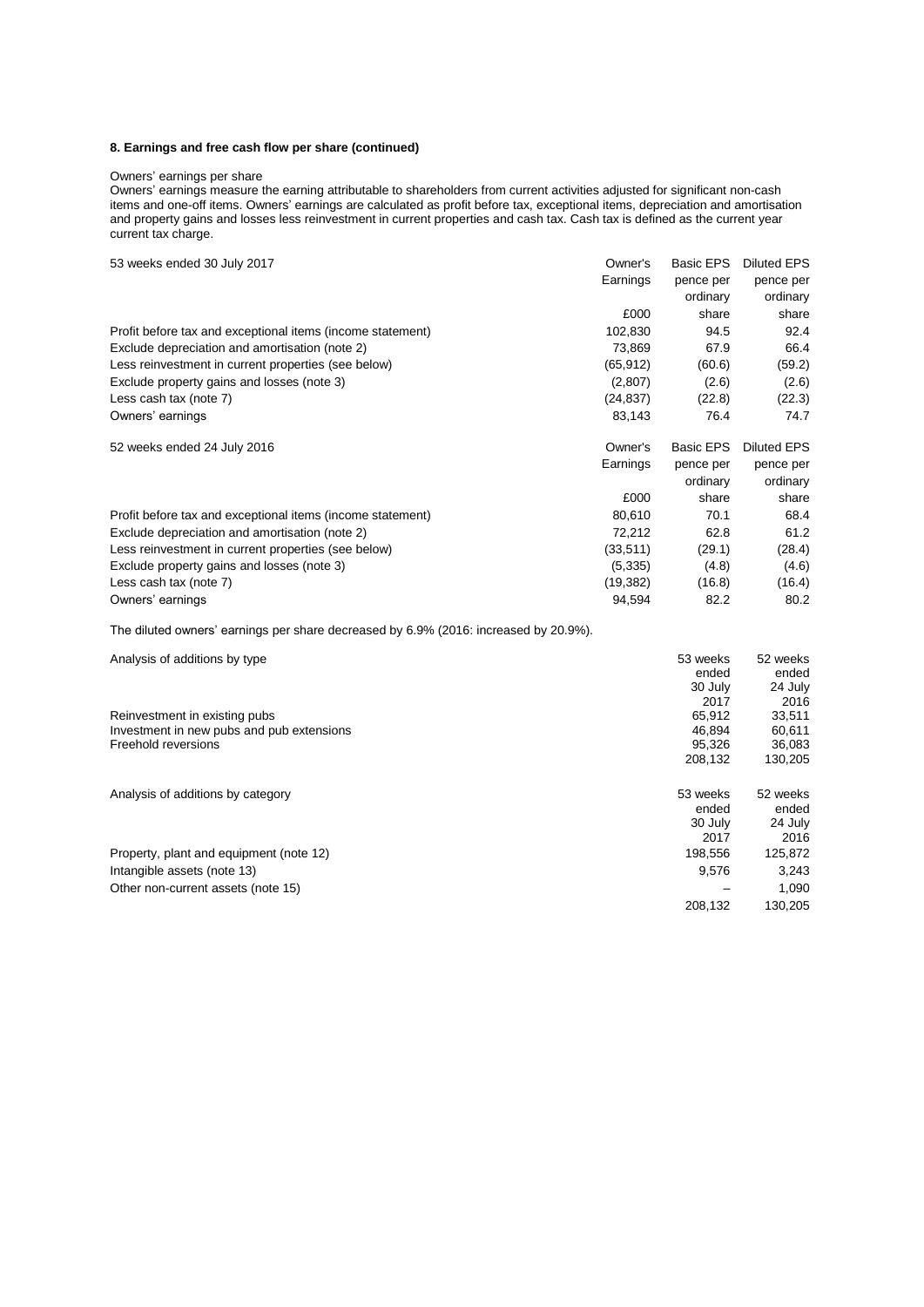## **8. Earnings and free cash flow per share (continued)**

| Operating profit per share  |           |           |                    |
|-----------------------------|-----------|-----------|--------------------|
|                             | Operating | Basic EPS | <b>Diluted EPS</b> |
|                             | profit    | pence per | pence per          |
|                             |           | ordinary  | ordinary           |
|                             | £000      | share     | share              |
| 53 weeks ended 30 July 2017 | 128.508   | 118.1     | 115.5              |
| 52 weeks ended 24 July 2016 | 109.727   | 95.4      | 93.1               |

## Free cash flow per share

The calculation of free cash flow per share is based on the net cash generated by business activities and available for investment in new pub developments and extensions to current pubs, after funding interest, corporation tax, all other reinvestment in pubs open at the start of the period and the purchase of own shares under the employee Share Incentive Plan ('free cash flow'). It is calculated before taking account of proceeds from property disposals, inflows and outflows of financing from outside sources and dividend payments and is based on the weighted average number of shares in issue, including those held in trust in respect of the employee share schemes.

|                             | Free cash | Basic free | Diluted free |
|-----------------------------|-----------|------------|--------------|
|                             | flow      | cash flow  | cash flow    |
|                             |           | pence per  | pence per    |
|                             |           | ordinary   | ordinary     |
|                             | £000      | share      | share        |
| 53 weeks ended 30 July 2017 | 107.936   | 99.2       | 97.0         |
| 52 weeks ended 24 July 2016 | 90.485    | 78.7       | 76.7         |

## **9. Cash generated from operations**

|                                                            | 53 weeks | 52 weeks  |
|------------------------------------------------------------|----------|-----------|
|                                                            | ended    | ended     |
|                                                            | 30 July  | 24 July   |
|                                                            | 2017     | 2016      |
|                                                            | £000     | £000      |
| Profit for the year                                        | 56,059   | 51,206    |
| Adjusted for:                                              |          |           |
| Tax (note 7)                                               | 20,305   | 14,843    |
| Share-based payments (note 2)                              | 10,711   | 9,556     |
| Loss on disposal of property, plant and equipment (note 3) | 14.484   | 2,462     |
| Net impairment charge (note 3)                             | 7,787    | 5,539     |
| Interest receivable (note 6)                               | (72)     | (116)     |
| Amortisation of bank loan issue costs (note 6)             | 2,817    | 3,595     |
| Interest payable (note 6)                                  | 25,740   | 30,973    |
| Depreciation of property, plant and equipment (note 12)    | 66,483   | 65,297    |
| Amortisation of intangible assets (note 13)                | 6,931    | 5,949     |
| Depreciation on investment properties (note 14)            | 55       | 62        |
| Amortisation of other non-current assets (note 15)         | 400      | 904       |
| Net onerous lease provision                                | 720      | 545       |
| Aborted properties costs                                   | 1,157    | 614       |
| Net exceptional finance income (note 4)                    | (402)    |           |
|                                                            | 213,175  | 191,429   |
| Change in inventories                                      | (2,407)  | 283       |
| Change in receivables                                      | 4,980    | 954       |
| Change in payables                                         | 8,655    | (10, 830) |
| Cash flow from operating activities                        | 224.403  | 181.836   |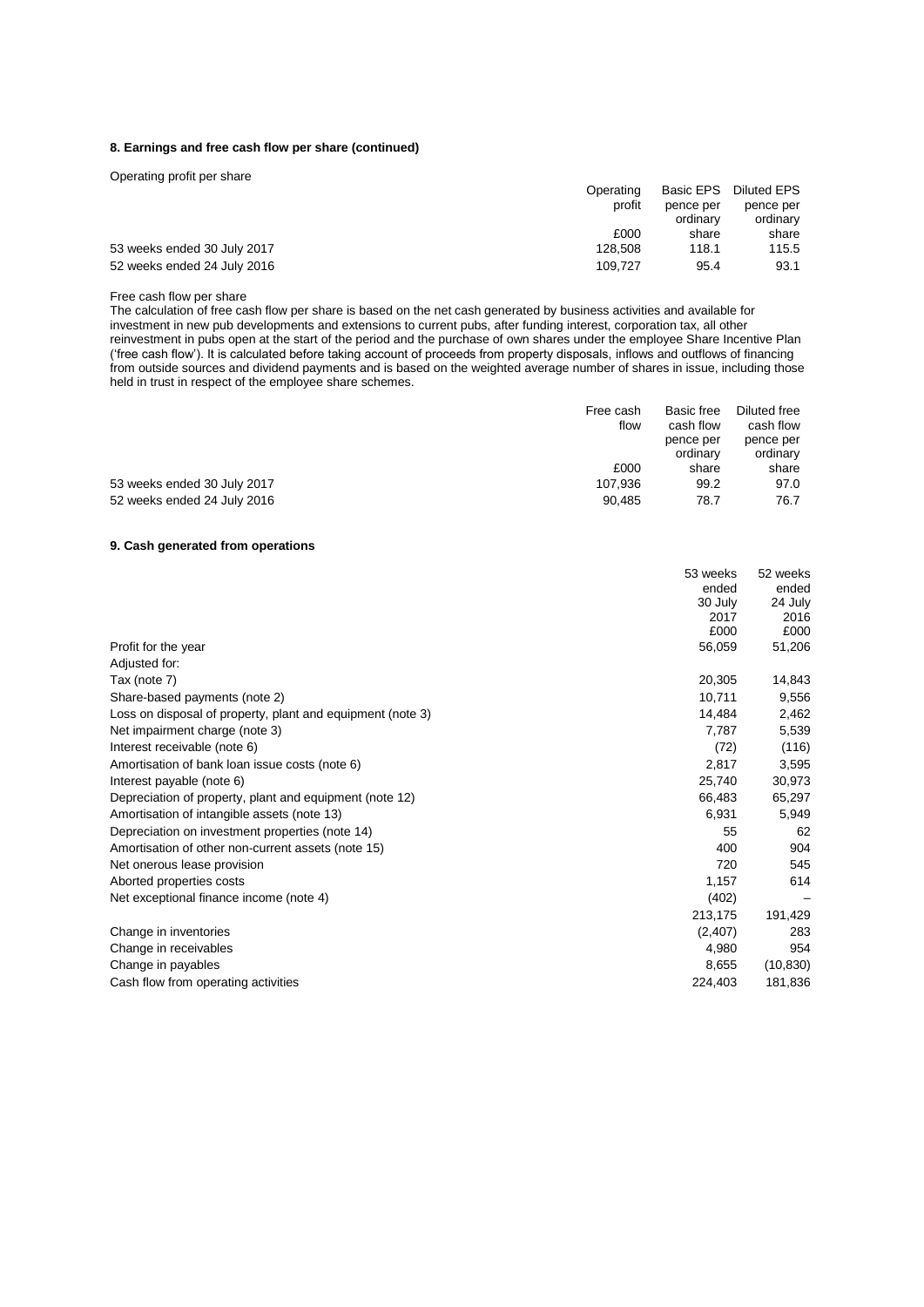## **10. Analysis of change in net debt**

|                                                     | 24 July    | Cash      | Non-cash | 30 July    |
|-----------------------------------------------------|------------|-----------|----------|------------|
|                                                     | 2016       | flows     | movement | 2017       |
|                                                     | £000       | £000      | £000     | £000       |
| <b>Borrowings</b>                                   |            |           |          |            |
| Cash in hand                                        | 46,135     | 4,509     |          | 50,644     |
| Bank loans – due before one year                    |            | (17, 347) |          | (17, 347)  |
| Other loans                                         | (112)      | 110       | (112)    | (114)      |
| Current net borrowings                              | 46,023     | (12, 728) | (112)    | 33,183     |
| Bank loans – due after one year                     | (696, 581) | (29,999)  | (2,817)  | (729, 397) |
| Other loans                                         | (202)      |           | 112      | (90)       |
| Non-current net borrowings                          | (696, 783) | (29,999)  | (2,705)  | (729, 487) |
| Net debt                                            | (650, 760) | (42, 727) | (2, 817) | (696, 304) |
| <b>Derivatives</b>                                  |            |           |          |            |
| Interest-rate swaps asset – due after one year      |            |           | 11,380   | 11,380     |
| Interest-rate swaps liability - due before one year | (79)       |           | 79       |            |
| Interest-rate swaps liability – due after one year  | (63, 398)  |           | 13,122   | (50, 276)  |
| <b>Total derivatives</b>                            | (63, 477)  |           | 24,581   | (38, 896)  |
| Net debt after derivatives                          | (714, 237) | (42, 727) | 21,764   | (735, 200) |

Non-cash movements

The non-cash movement in bank loans due after one year relates to the amortisation of bank loan issue costs.

The movement in interest-rate swaps of £24.6m relates to the change in the 'mark to market' valuations for the year.

## **11. Dividends paid and proposed**

|                                                   | 53 weeks | 52 weeks |
|---------------------------------------------------|----------|----------|
|                                                   | ended    | ended    |
|                                                   | 30 July  | 24 July  |
|                                                   | 2017     | 2016     |
|                                                   | £000     | £000     |
| Declared and paid during the year:                |          |          |
| Dividends on ordinary shares:                     |          |          |
| $-$ final for 2014/15: 8.0p (2013/14: 8.0p)       |          | 9,543    |
| $-$ interim for 2015/16: 4.0p (2014/15: 4.0p)     |          | 4,647    |
| $-$ final for 2015/16: 8.0p (2014/15: 8.0p)       | 8,933    |          |
| $-$ interim for 2016/17: 4.0p (2015/16: 4.0p)     | 4,419    |          |
|                                                   | 13,352   | 14,190   |
| Proposed for approval by shareholders at the AGM: |          |          |
| $-$ final for 2016/17: 8.0p (2015/16: 8.0p)       | 8.488    | 9.084    |
| Dividend cover (times)                            | 4.2      | 3.6      |

As detailed in the interim accounts, the board declared and paid an interim dividend of 4.0p for the financial year ended 30 July 2017. Dividend cover is calculated as profit after tax and exceptional items over dividend paid.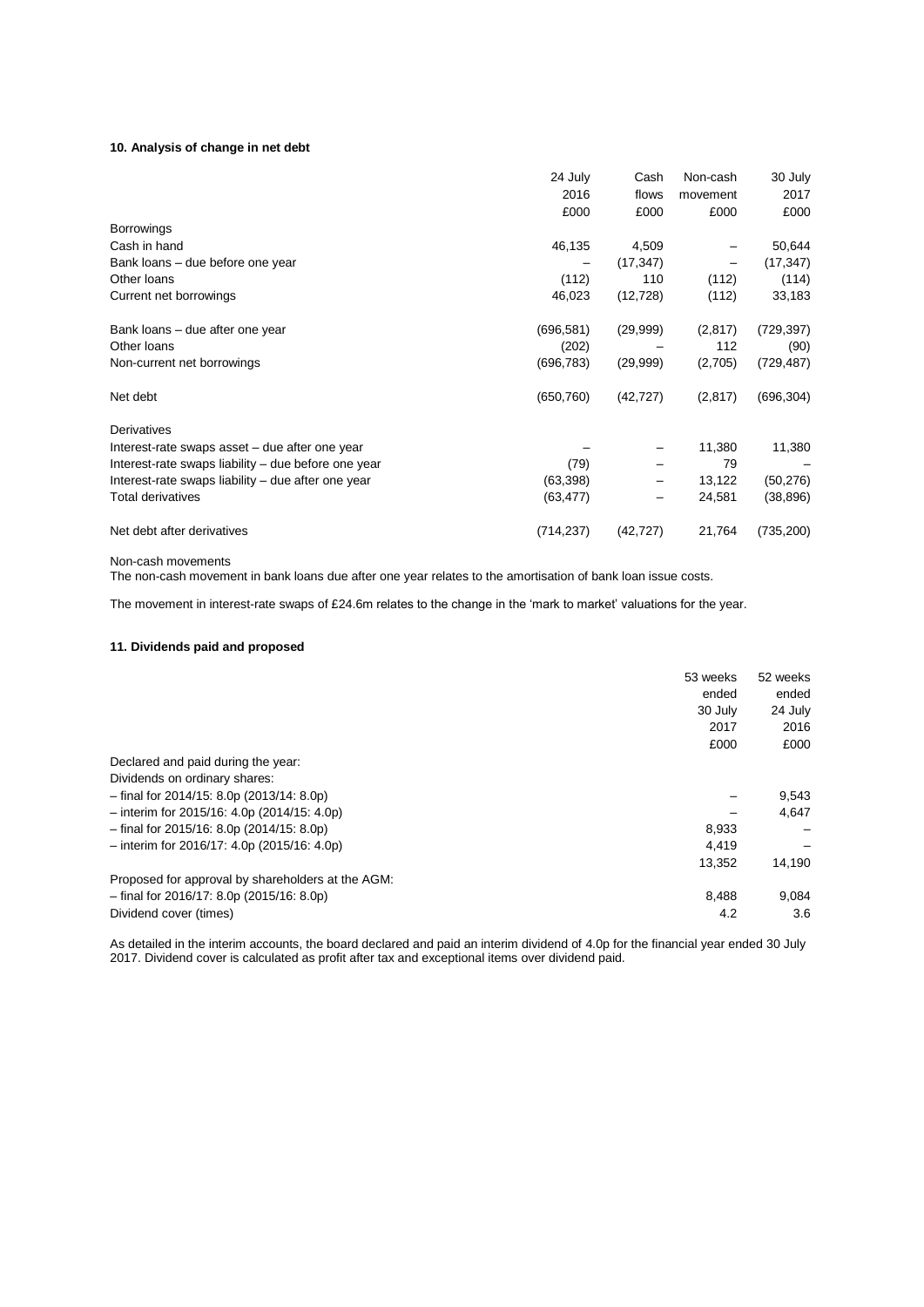#### **12. Property, plant and equipment**

|                                          | Freehold<br>and    |            | Short- Equipment, | Assets                    | Total      |
|------------------------------------------|--------------------|------------|-------------------|---------------------------|------------|
|                                          | long-<br>leasehold | leasehold  | fixtures          | under                     |            |
|                                          | property           | property   |                   | and fittings construction |            |
|                                          | £000               | £000       | £000              | £000                      | £000       |
| Cost:                                    |                    |            |                   |                           |            |
| At 26 July 2015                          | 876,021            | 425,350    | 520,781           | 62,779                    | 1,884,931  |
| <b>Additions</b>                         | 53,896             | 9,613      | 32,030            | 30,333                    | 125,872    |
| Transfers                                | 27,565             | 1,810      | 5,840             | (35, 215)                 |            |
| Exchange differences                     | 1,065              | 343        | 549               | 2,648                     | 4,605      |
| Transfer to held for sale                | (3,869)            | (1,889)    | (2, 149)          |                           | (7,907)    |
| Disposals                                | (32, 488)          | (8,014)    | (15, 926)         | $\qquad \qquad -$         | (56, 428)  |
| Reclassification                         | 13,552             | (13, 552)  |                   |                           |            |
| At 24 July 2016                          | 935,742            | 413,661    | 541,125           | 60,545                    | 1,951,073  |
| <b>Additions</b>                         | 112,737            | 5,766      | 45,473            | 34,580                    | 198,556    |
| Transfers                                | 20,928             | 3,270      | 3,834             | (28,032)                  |            |
| Exchange differences                     | 869                | 162        | 317               | 741                       | 2,089      |
| Transfer to held for sale                | (3,489)            | (3, 493)   | (2,682)           |                           | (9,664)    |
| Disposals                                | (32, 162)          | (25, 446)  | (26, 266)         | $\overline{\phantom{0}}$  | (83, 874)  |
| Reclassification                         | 32,311             | (32, 311)  |                   |                           |            |
| At 30 July 2017                          | 1,066,936          | 361,609    | 561,801           | 67,834                    | 2,058,180  |
| Accumulated depreciation and impairment: |                    |            |                   |                           |            |
| At 26 July 2015                          | (174,449)          | (204, 712) | (352, 014)        | -                         | (731, 175) |
| Provided during the year                 | (14, 742)          | (14, 674)  | (35, 881)         | $\overline{\phantom{0}}$  | (65, 297)  |
| Exchange differences                     | (18)               | (11)       | (97)              |                           | (126)      |
| Impairment loss                          | (869)              | (2,986)    | (954)             |                           | (4,809)    |
| Transfer to held for sale                | 3,228              | 1,846      | 1,883             | $\overline{\phantom{0}}$  | 6,957      |
| Disposals                                | 12,484             | 6,719      | 12,686            | $\overline{\phantom{0}}$  | 31,889     |
| Reclassification                         | (6,674)            | 6,674      |                   |                           |            |
| At 24 July 2016                          | (181, 040)         | (207, 144) | (374, 377)        | -                         | (762, 561) |
| Provided during the year                 | (15, 802)          | (13,023)   | (37, 658)         |                           | (66, 483)  |
| Exchange differences                     | (36)               | (23)       | (186)             | —                         | (245)      |
| Impairment loss                          | (2,862)            | (3, 473)   | (1, 272)          | —                         | (7,607)    |
| Transfer to held for sale                | 1,926              | 3,552      | 2,657             | $\overline{\phantom{0}}$  | 8,135      |
| Disposals                                | 12,621             | 20,137     | 20,456            | $\qquad \qquad -$         | 53,214     |
| Reclassification                         | (20, 181)          | 20,181     |                   |                           |            |
| At 30 July 2017                          | (205, 374)         | (179, 793) | (390, 380)        | -                         | (775, 547) |
| Net book amount at 30 July 2017          | 861,562            | 181,816    | 171,421           | 67,834                    | 1,282,633  |
| Net book amount at 24 July 2016          | 754,702            | 206,517    | 166,748           | 60,545                    | 1,188,512  |
| Net book amount at 26 July 2015          | 701,572            | 220,638    | 168,767           | 62,779                    | 1,153,756  |

Impairment of property, plant and equipment

In assessing whether a pub has been impaired, the book value of the pub is compared with its anticipated future cash flows and fair value. Assumptions are used about sales, costs and profit, using a pre-tax discount rate for future years of 8% (2016: 8%).

If the value, based on the higher of future anticipated cash flows and fair value, is lower than the book value, the difference is written off as property impairment.

As a result of this exercise, a net impairment loss of £7,607,000 (2016: £4,809,000) was charged to property losses in the income statement, as described in note 4.

Management believes that a reasonable change in any of the key assumptions, for example the discount rate applied to each pub, could cause the carrying value of the pub to exceed its recoverable amount, but that the change would be immaterial.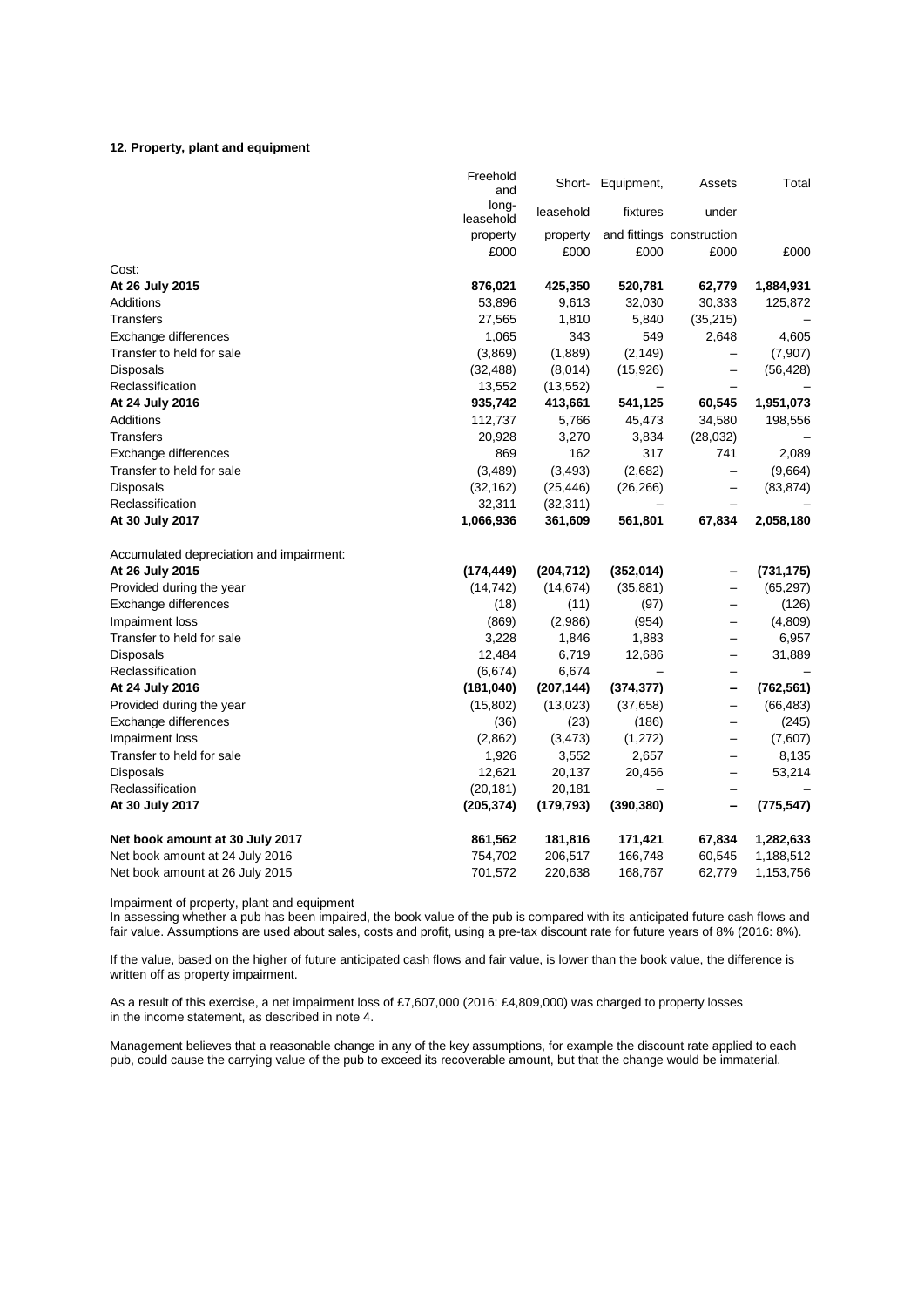## **13. Intangible assets**

|                                 | £000      |
|---------------------------------|-----------|
| Cost:                           |           |
| At 26 July 2015                 | 53,353    |
| Additions                       | 3,243     |
| <b>Disposals</b>                | (5)       |
| At 24 July 2016                 | 56,591    |
| Additions                       | 9,576     |
| Disposals                       | (493)     |
| At 30 July 2017                 | 65,674    |
| Accumulated amortisation:       |           |
| At 26 July 2015                 | (23, 356) |
| Provided during the year        | (5,949)   |
| Exchange differences            | (1)       |
| Impairment loss                 | (239)     |
| <b>Disposals</b>                | 5         |
| At 24 July 2016                 | (29, 540) |
| Provided during the year        | (6,931)   |
| Exchange differences            | 1         |
| Disposals                       | 487       |
| At 30 July 2017                 | (35, 983) |
| Net book amount at 30 July 2017 | 29,691    |
| Net book amount at 24 July 2016 | 27,051    |
| Net book amount at 26 July 2015 | 29,997    |

Amortisation of £6,931,000 (2016: £5,949,000) is included in operating costs in the income statement.

The majority of intangible assets relates to computer software and software development. Examples include the development costs of our SAP accounting system and our 'Wisdom' property maintenance system.

Included in the intangible assets is £1,474,000 of software in the course of development (2016: £1,118,000).